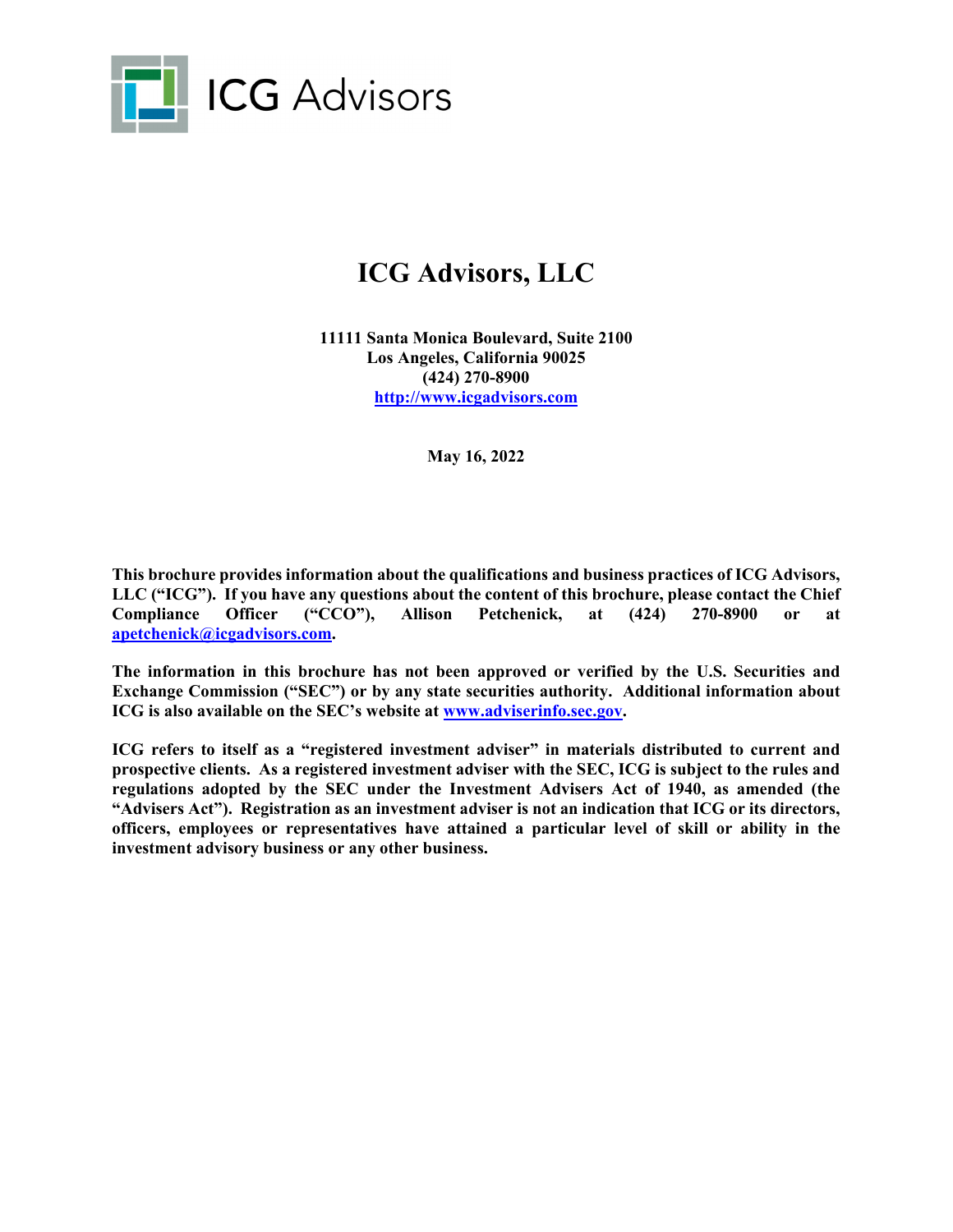## **ITEM 2 – MATERIAL CHANGES TO LAST UPDATING AMENDMENT**

Since the last annual update to ICG's brochure filed with the SEC in March 2021 ICG has a new advisory affiliate, Heights, LLC ("Heights"), a California registered investment adviser. ICG and its affiliates own a minority interest in the equity of Heights. ICG has also added disclosure language herein in accordance with the Department of Labor's Prohibited Transaction Exemption guidance ("PTE 2020-02"). Additional information about this relationship is outlined in Items 10 and 14 herein. Additionally, we encourage you to review this brochure carefully in its entirety for updates regarding the addition of new investment vehicles.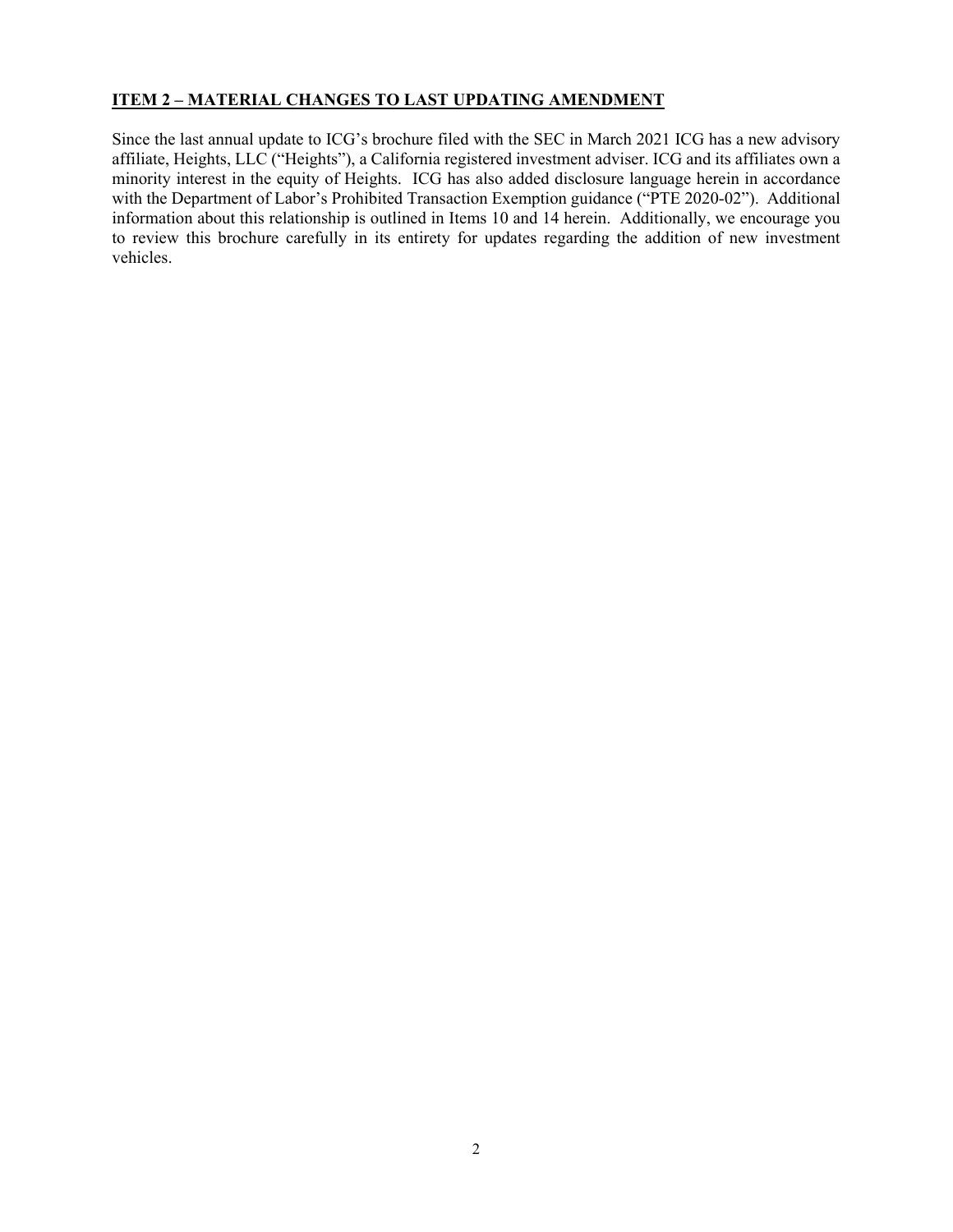# **ITEM 3 - TABLE OF CONTENTS**

| Item No.       | <b>Item Description</b>                                                                  | <b>Page</b> |
|----------------|------------------------------------------------------------------------------------------|-------------|
| $\overline{2}$ |                                                                                          |             |
| 3              |                                                                                          |             |
| 4              |                                                                                          |             |
| 5              |                                                                                          |             |
| 6              |                                                                                          |             |
| 7              |                                                                                          |             |
| 8              |                                                                                          |             |
| 9              |                                                                                          |             |
| 10             |                                                                                          |             |
| 11             | Code of Ethics, Participation or Interest in Client Transactions and Personal Trading 17 |             |
| 12             |                                                                                          |             |
| 13             |                                                                                          |             |
| 14             |                                                                                          |             |
| 15             |                                                                                          |             |
| 16             |                                                                                          |             |
| 17             |                                                                                          |             |
| 18             |                                                                                          |             |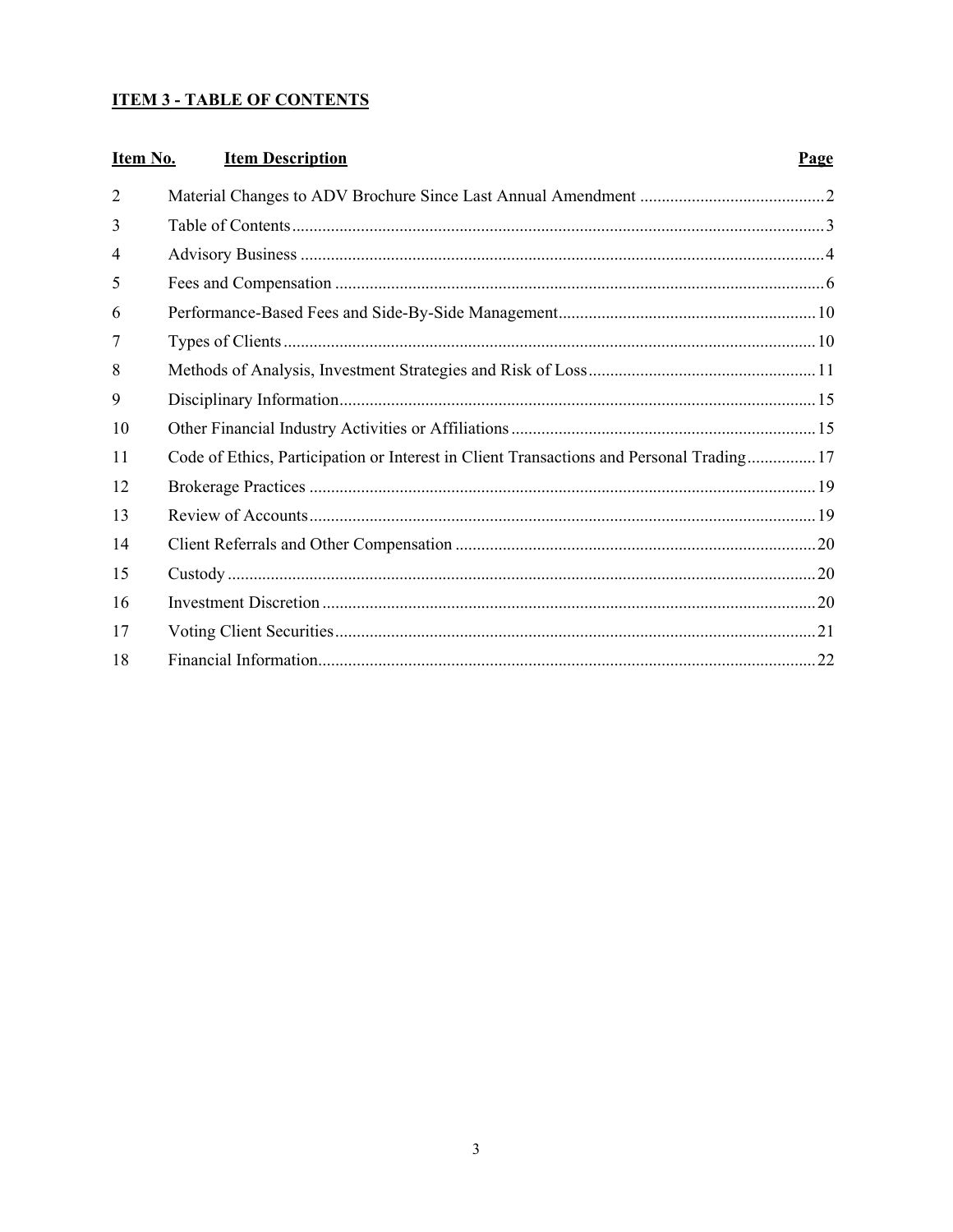# **ITEM 4 – ADVISORY BUSINESS**

## A. **Advisory Firm**

ICG Advisors, LLC is a limited liability company formed under the laws of the State of California in 2008. ICG is majority-owned by Pippy Corp., a Delaware corporation, which is 100% owned by The Assaf Family Trust. ICG offers personalized investment management services to separately managed account clients, and it also serves as the investment adviser to private pooled investment funds as described below.

## B. **Specialization**

ICG generally provides investment advice on a wide variety of U.S. and foreign investment products, including privately placed securities, but does not hold itself out as specializing in any particular type of investment advisory service.

## C. **Advisory Services**

## *Separately Managed Accounts*

ICG provides investment advisory services to individuals, pension and profit-sharing plans, trusts, estates, charitable organizations, corporations, partnerships and other business entities (individually, a "*Client Account*", and collectively, the "*Client Accounts*"). Prior to ICG rendering any advisory services, a Client Account enters into an investment consulting agreement with ICG or establishes a separately managed entity (e.g., a limited partnership or limited liability company) that is sponsored and/or managed by ICG pursuant to an operating agreement. Each investment consulting agreement or operating agreement (each, an "*Advisory Agreement*") sets out the terms and conditions of ICG's advisory relationship with the Client Account. ICG bases its investment advice and recommendations on the particular needs, investment objectives, and investment guidelines of each individual Client Account.

With respect to most of its Client Accounts, ICG's services include advising on the selection of unaffiliated investment managers ("*Portfolio Managers*") to provide discretionary management to the Client Account portfolios, either directly or indirectly through an investment product such as a private fund. Prior to recommending and selecting a Portfolio Manager, ICG will discuss the Portfolio Manager with the Client Account. This discussion will generally provide information on the Portfolio Manager's strategy, structure, liquidity, fees and track record. ICG may also recommend investments in certain private funds that are sponsored or otherwise affiliated with ICG, as outlined below.

ICG may assist the Client Accounts in formulating investment objectives and guidelines, and in writing investment policy statements. Client Accounts and potential Client Accounts are generally given an asset management questionnaire which assists ICG in understanding the needs and risk tolerance levels of the Client Account in order to make customized portfolio recommendations for each Client Account.

Once a Client Account's objectives are determined and agreed upon, ICG conducts an asset allocation study to determine the recommended portfolio asset mix and which Portfolio Managers/asset classes might best achieve the Client Account's risk/reward goals. The investments made by a Client Account with these recommended Portfolio Managers/asset classes may be in the form of separate accounts, mutual or exchange traded funds or private investment vehicles.

## Discretionary and Non-Discretionary Client Accounts

Client Accounts may be discretionary or non-discretionary. For both types of Client Accounts, ICG is available to answer questions regarding the account and to facilitate communication between the Client Account and any Portfolio Managers.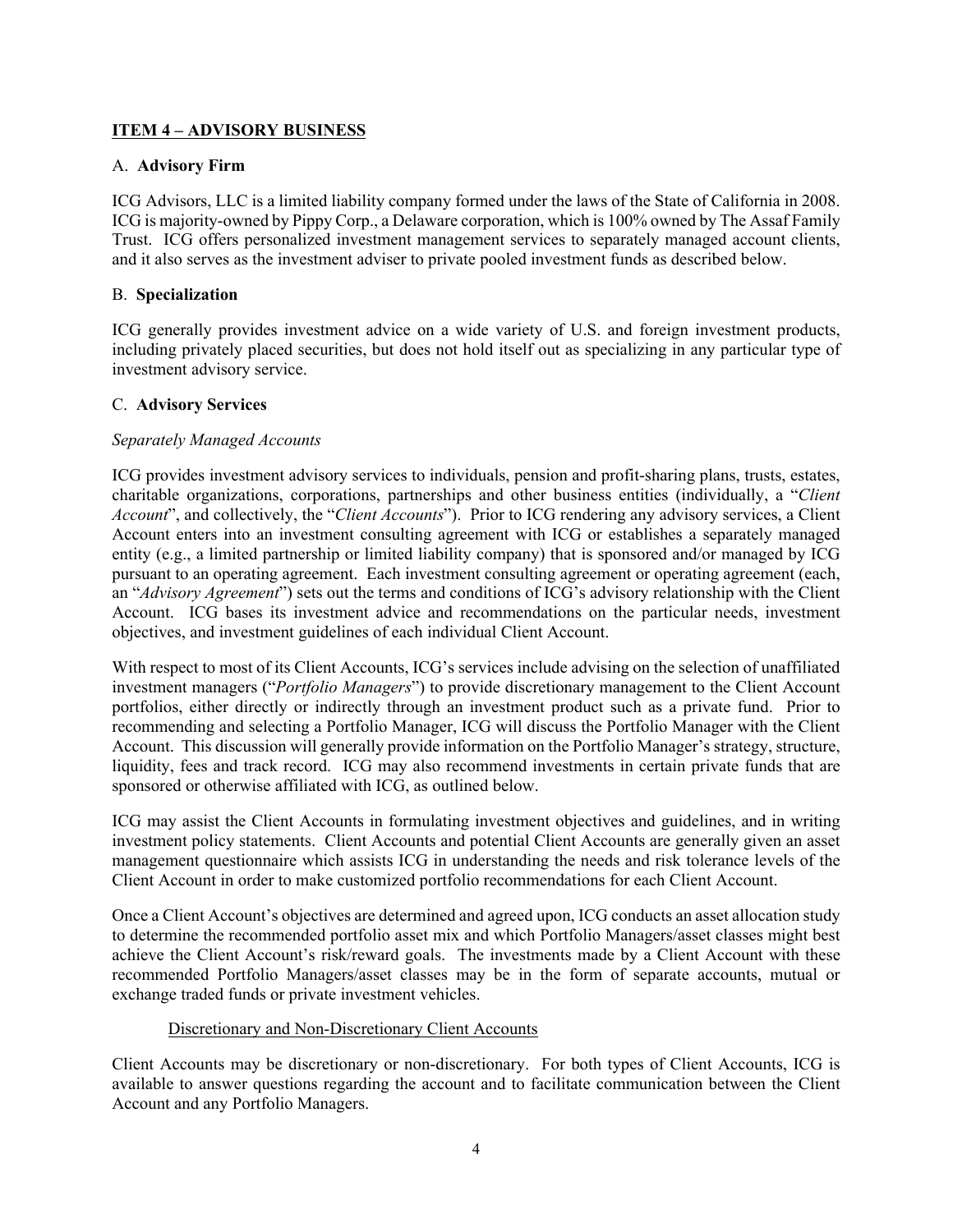Non-discretionary Client Accounts require ICG to obtain the Client Account's consent for all investment activities, including allocations to Portfolio Managers. Neither ICG nor its associated persons will have any trading or transactional authority with respect to a non-discretionary Client Account (including with respect to third party Portfolio Managers and their related subscription and withdrawal documentation, if applicable).

For discretionary Client Accounts, ICG has the authority to manage the Client Account on a discretionary basis. Such authority will generally include execution of subscription and withdrawal documentation of underlying Portfolio Managers and the authority to transfer funds to and from the underlying Portfolio Managers and their investment products.

## Retirement Accounts (DOL PTE 2020-02)

When ICG provides investment advice to Client Accounts regarding retirement plan accounts or individual retirement accounts, ICG is acting as a fiduciary within the meaning of Title I of the Employee Retirement Income Security Act and/or the Internal Revenue Code, as applicable, which are laws governing retirement accounts. The way ICG makes money may create some conflicts with your interests, so we operate under a special rule that requires us to act in your best interest and not put our interest ahead of yours. Under this special rule's provisions, ICG must:

- Meet a professional standard of care when making investment recommendations (give prudent advice);
- Never put our financial interests ahead of yours when making recommendations (give loyal advice);
- Avoid misleading statements about conflicts of interest, fees, and investments;
- Follow policies and procedures designed to ensure that we give advice that is in your best interest;
- Charge no more than is reasonable for our services; and Give you basic information about conflicts of interest.

# Reporting and Monitoring of Portfolio Managers

ICG provides consolidated performance reporting and ongoing monitoring of each Client Account's portfolio. Client Accounts will receive reports from the custodian of the Client Account and from ICG at least on a quarterly basis. The ICG reports are generated from the Client Account's custodial statements and statements provided by the Portfolio Manager or the Portfolio Manager's administrator. ICG does not assume responsibility for the accuracy of information furnished by any third party.

# *ICG Private Funds*

ICG also provides discretionary investment advisory services with respect to private pooled investment vehicles that are sponsored by ICG or an affiliate of ICG (each, an "*ICG Fund*"). ICG will manage each ICG Fund based on the investment objectives and investment restrictions set forth in the governing agreement or confidential offering memorandum of the relevant ICG Fund (each, a "*Memorandum*") and in any other written materials furnished from time to time by the ICG Fund to ICG.

Currently, ICG serves as investment adviser to the following ICG Funds: ICG Access Fund, LLC, ICG Insurance Fund II LLC, ICG CoreSci Holdings, LLC, and ICG Special Opportunities Fund 1, LP. ICG also serves as investment advisor to a series of illiquid credit funds, including ICG Credit Opportunities Fund, LP, ICG Credit Opportunities Fund 1A, LP, ICG Credit Opportunities Fund II, LP, and ICG Credit Opportunities Fund 2A, LP (collectively, the "*ICG Credit Funds*"). Lastly, ICG serves as investment advisor to a series of Real Estate Funds, including ICG Television City Holdings, LLC, ICG MB Holdings, LLC, ICG Silvercup Holdings, LLC, ICG Studio Holdings, LLC and Radford Studio Center CI, LLC (collectively the "*ICG Real Estate Funds*"). The ICG Funds were formed to pool assets of Client Accounts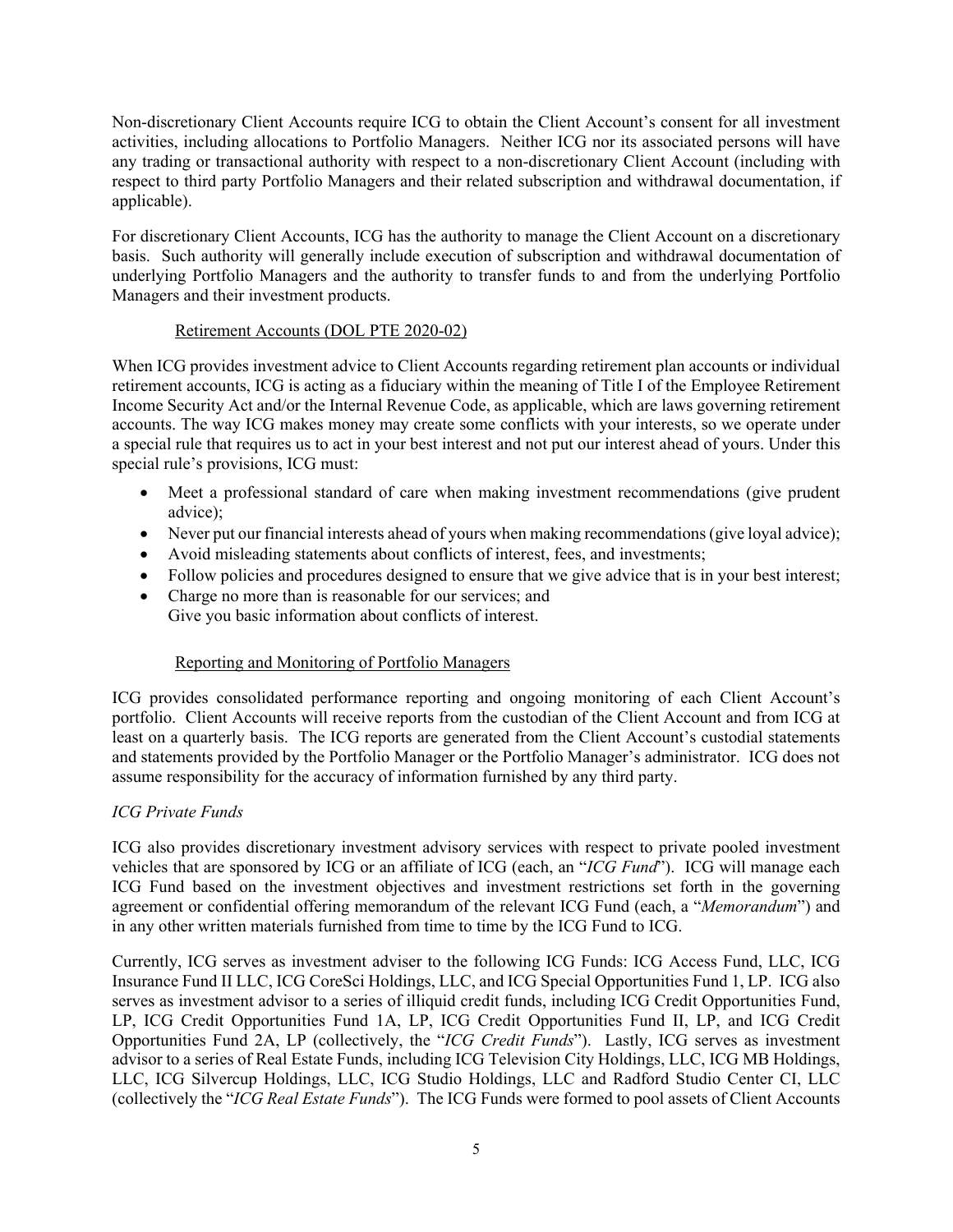and other investors (each an "*ICG Fund Investor*" or collectively, the "*ICG Fund Investors*") for the purpose of investing with one or a number of underlying Portfolio Managers selected by ICG. As such, most ICG Fund's are structured in a manner that is commonly referred to as a "fund of funds." The ICG Funds are intended to provide diversification, management expertise and other advantages to ICG Fund Investors or, in the case of the ICG Real Estate Funds, access to an investment opportunity in a specific real estate asset. The ICG Funds are managed only in accordance with their own investment objectives and are not tailored to any particular ICG Fund Investor.

## ERISA investments in ICG Private Funds

In accordance with the Department of Labor's Final Regulations under Section 408(b)(2) of the Employee Retirement Income Security Act of 1974, as amended, (the "Regulation") ICG will provide retirement plan asset investors disclosure information as required under the Regulation. This disclosure will include a description of services, ICG's fiduciary status, information about how ICG is compensated and information pertaining to any termination/redemption fees that may be assessed. Additionally, ICG will ask for a signed consent acknowledging these disclosures.

# D. **Wrap Fee Programs**

Not applicable.

## E. **Assets under Management (as of December 31, 2021)**

*Discretionary*: \$1,272,870,573

*Non-Discretionary*: \$5,681,517,446

# **ITEM 5 – FEES AND COMPENSATION**

## A.**Fees to Client Accounts**

## *Types of Fees*

The amount and types of fees paid to ICG by Client Accounts are negotiable and may vary. Fees will be set forth in ICG's Advisory Agreement with each Client Account and determined based on the client's needs, the amount of assets in the Client Account, the complexity of the client's investment objectives and the number of portfolio restrictions.

Under ICG's Advisory Agreement with each Client Account, ICG generally will receive an annual management fee from each Client Account equal to a percentage (the "*Fee Percentage*") of the average gross assets under management in each Client Account during each calendar quarter. The Fee Percentage for each Client Account is generally calculated as a blended rate based on the following standard fee schedule:

| First \$25 million                                                   | $1.00\%$ |
|----------------------------------------------------------------------|----------|
| Greater than \$25 million but less than or equal<br>to \$50 million  | $0.75\%$ |
| Greater than \$50 million but less than or equal<br>to \$100 million | $0.50\%$ |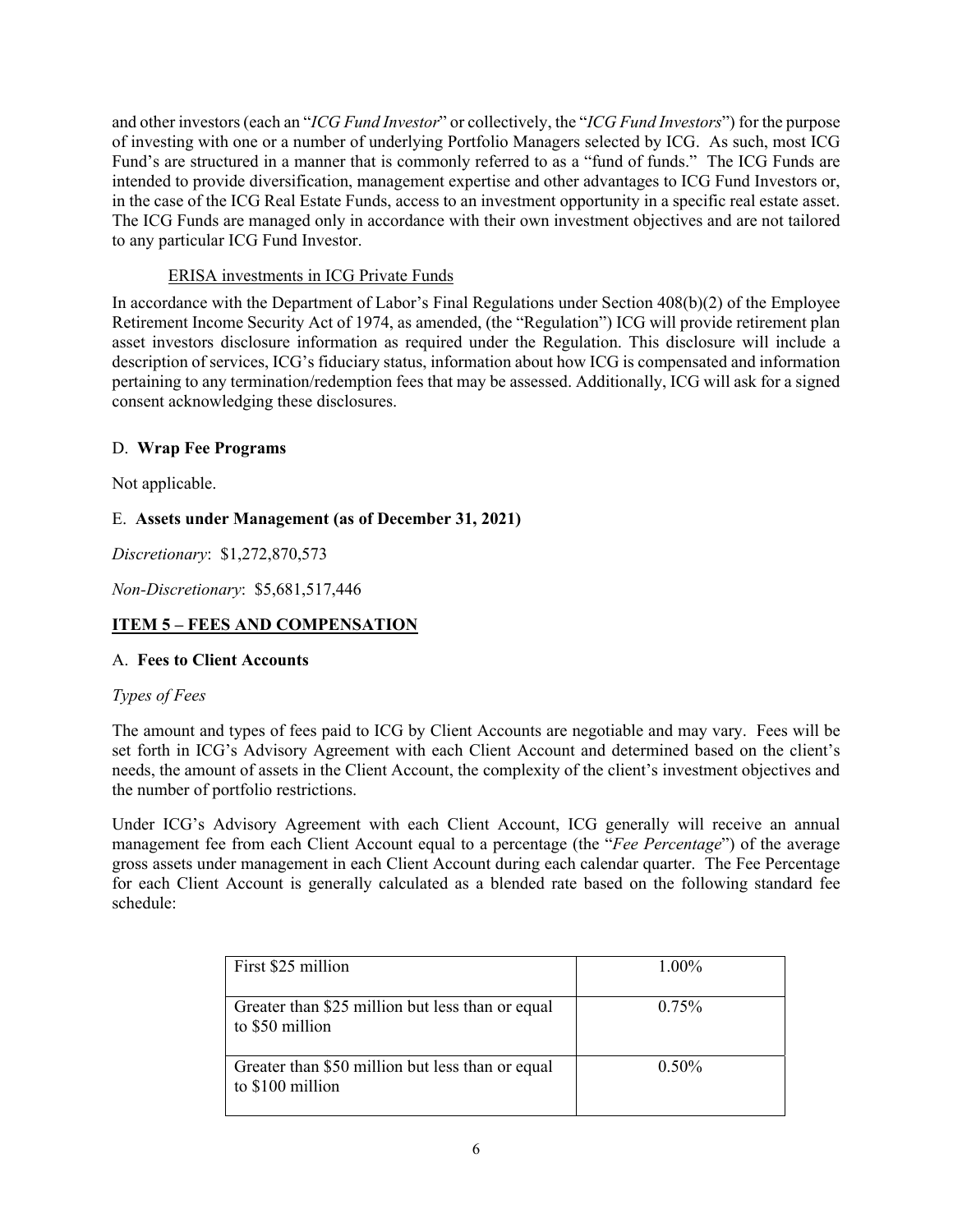| Greater than \$100 million but less than or equal<br>to \$250 million | 0.40%    |
|-----------------------------------------------------------------------|----------|
| Greater than \$250 million but less than or equal<br>to \$500 million | $0.30\%$ |
| Greater than \$500 million but less than or equal<br>to \$750 million | $0.25\%$ |
| Greater than \$750 million                                            | $0.20\%$ |

For example, a Client Account with \$50 million in average gross assets under management would pay an annual rate of (i) 1.00% on the first \$25 million of such gross average assets under management and (ii) 0.75% on the remainder of such assets.

Client Accounts that engaged ICG prior to September 1, 2012 generally have lower management fees than those set forth above.

The total fees charged to a Client Account may be more or less than fees charged by other firms for similar services.

#### *Payment Method*

The management fee will be payable quarterly in arrears. In certain cases, ICG's management fee will be deducted directly from the Client Account. Such deduction will occur if the Client Account uses certain custodians and authorizes the automatic deduction of ICG's management fee. Other Client Accounts pay ICG directly, which payment is due promptly upon receipt of the billing statement from ICG.

If a client terminates its investment consulting agreement on a date other than the end of a calendar quarter, the management fee will be prorated for assets held in the Client Account for less than a full quarter.

A Client Account's custodian will send statements, at least quarterly, showing all positions, transactions, withdrawals, deposits and disbursements for the account, including the amount of the management fee if deducted directly from the Client Account.

#### *Costs and Expenses*

Fees paid to ICG by the Client Accounts are separate and distinct from the fees and expenses charged by the unaffiliated Portfolio Managers or their investment products. A description of the fees and expenses of each Portfolio Manager and its investment products is available in each Portfolio Manager's disclosure brochure (*i.e.*, their Form ADV Part 2A) or securities prospectus.

In addition, each Client Account is responsible for any fees, expenses or charges incurred by or on behalf of the Client Account related to (i) custodial services provided for the account, (ii) the acquisition, holding and disposition of investments for the account, including brokerage and execution charges, markups and commissions, and (iii) any other service provided for the Client Account by any person other than ICG. For additional information regarding brokerage and execution charges, see Item 12 below. Client Accounts may also incur additional charges including, but not limited to, mutual fund sales loads, 12(b)-1 fees and surrender charges, and IRA and qualified retirement plan fees. ICG will not receive any portion of such commissions or fees. To date, ICG receives no other compensation in connection with a Client Account.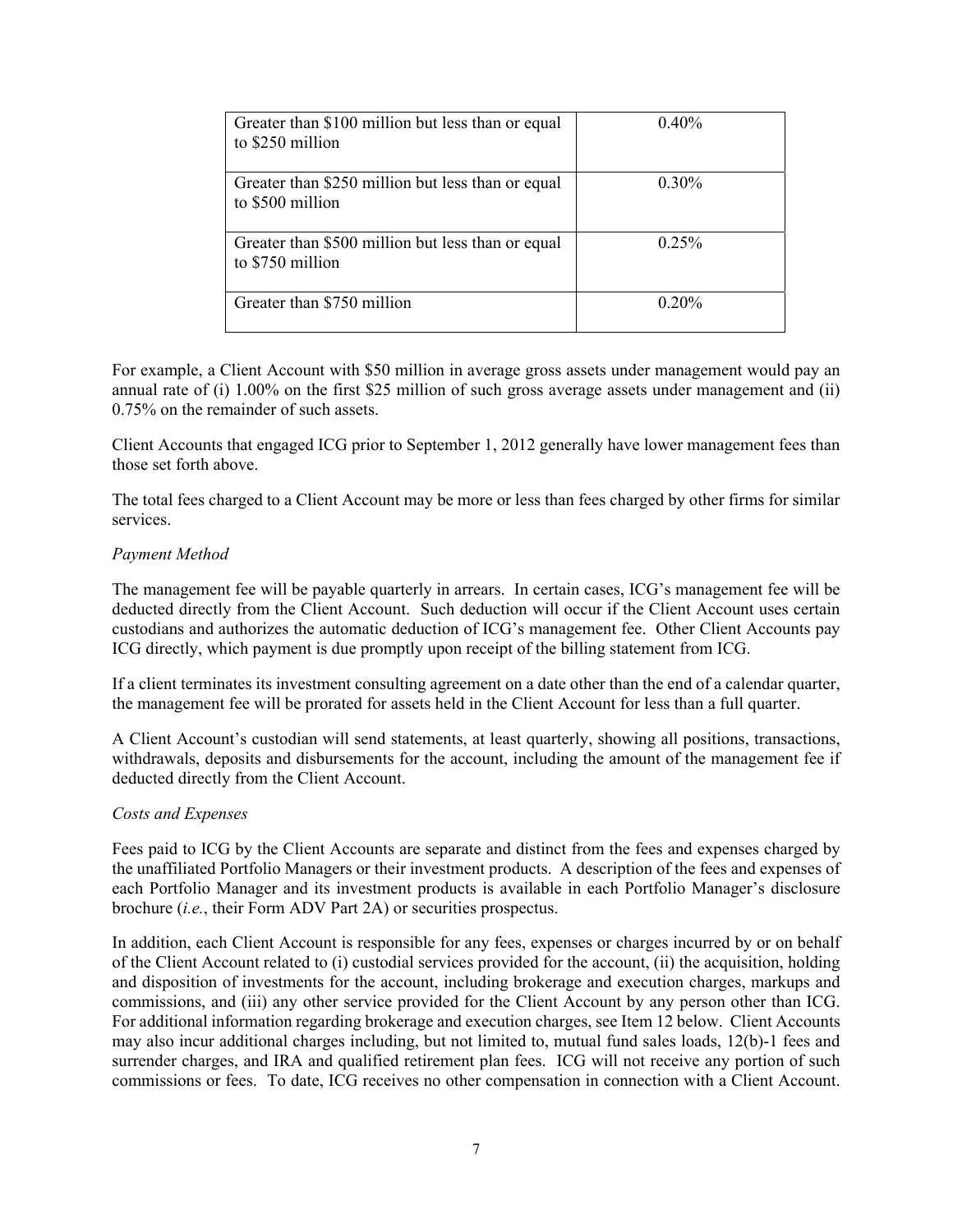When ICG negotiates lower fees and expenses charged by third parties, all negotiated savings are for the benefit of the Client Accounts.

*Refunds*

Not Applicable.

*Sales Compensation*

Not Applicable.

## B. **Fees to ICG Funds**

## *Types of Fees*

Under ICG's investment management agreement with each ICG Fund, other than ICG CoreSci Holdings, LP and the ICG Real Estate Funds, ICG will generally receive an annual management fee of up to 1.00% of the capital commitment or capital account of each ICG Fund Investor. The standard management fee percentages applicable to each ICG Fund are set forth in each ICG Fund's Memorandum. ICG, in its discretion, may waive or reduce the management fee as to all or any of the investors in an ICG Fund or agree with an investor to waive or alter the management fee as to that investor.

Under certain ICG Funds' governing agreements, as applicable, ICG may also receive performance-based compensation, which may be structured as a yearly performance allocation or as a carried interest distribution upon the disposition of any portfolio investment based on the net cash proceeds attributable to such disposition. ICG, in its discretion, may, and indeed have, waive or reduce its performance-based compensation as to all or any of the investors in an ICG Fund or agree with an investor to waive or alter the performance-based compensation as to that investor.

For managing the ICG Real Estate Funds, with the exception of ICG Studio Holdings, LLC, ICG will receive an annual management fee equal to 0.5% of the gross average asset value of each fund respectively, determined by averaging the gross asset value of the capital accounts of all ICG Fund Investors in each fund as of the last business day of each calendar quarter during any calendar year. For ICG Studio Holdings, LLC the annual management fee is based on the capital commitment to the fund.

# *Payment Method*

The management fee generally will be paid by each ICG Fund quarterly in advance and by the ICG Real Estate Funds quarterly in arrears. The management fee may be deducted directly from the accounts of ICG Fund Investors or by a drawdown on each investor's capital commitment to the Fund or by use of portfolio proceeds.

A performance allocation for any applicable ICG Fund will be allocated, if earned, from the capital accounts of the ICG Fund Investors to the capital account of the general partner of the ICG Fund. The carried interest distribution for each applicable ICG Fund generally is paid out as a distribution of the net cash proceeds attributable to a disposition of a portfolio investment of the ICG Fund as soon as reasonably practicable after such disposition.

## *Costs and Expenses*

Subject to any expense limitation set forth in the governing agreement, each ICG Fund bears all expenses of its organization and operation, expenses incurred in the purchase and sale of investments, and accounting fees, as determined by ICG. Such expenses may include but are not limited to: (i) legal, auditing, consulting, insurance, administration, financing and accounting fees and expenses of the ICG Fund; (ii)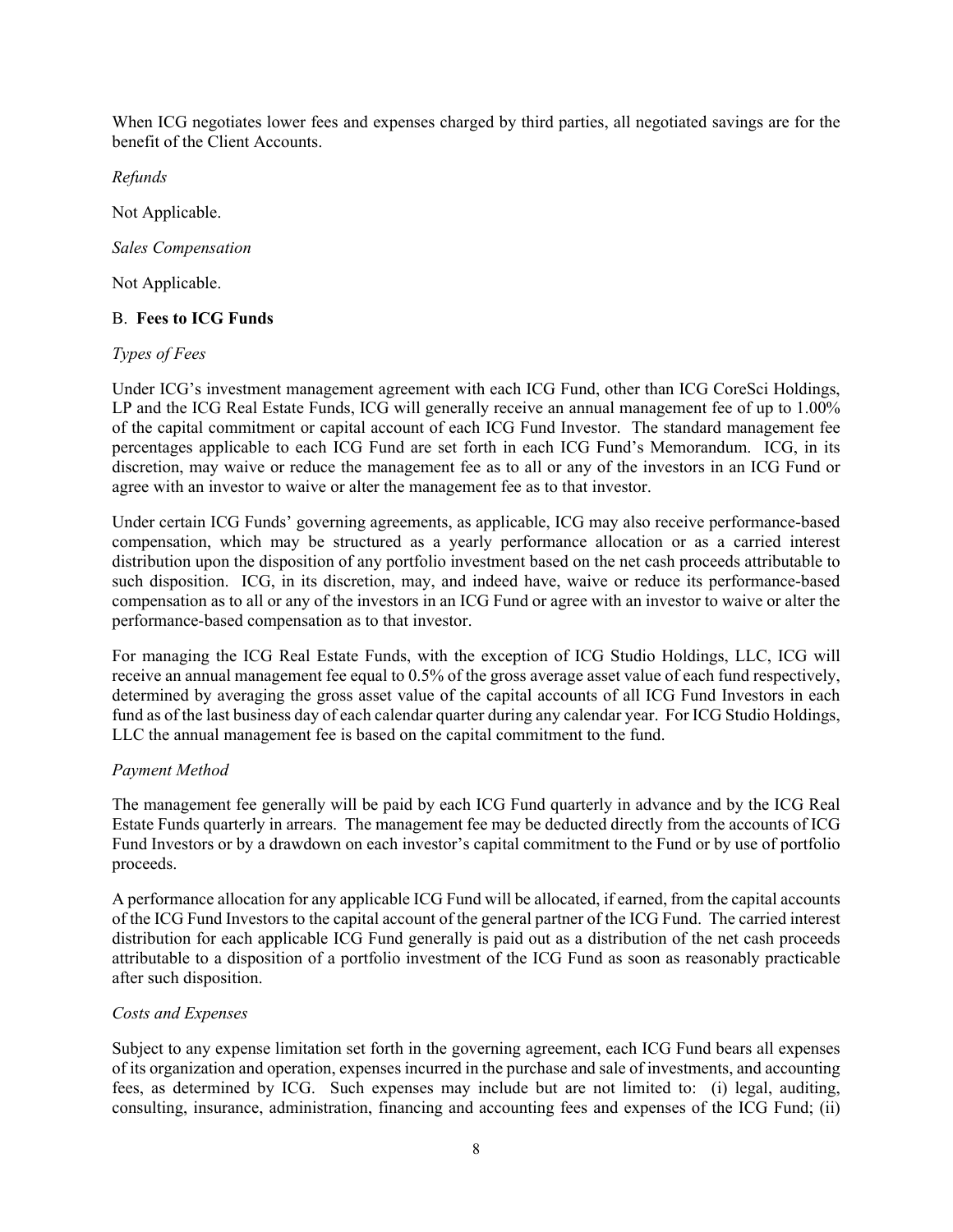expenses associated with the ICG Fund's financial statements, reports to Fund investors and tax returns; (iii) out-of-pocket expenses and other expenses incurred in connection with the operation of the ICG Fund under the laws of the jurisdiction in which it is organized and any jurisdiction in which it operates or does business; (iv) out-of-pocket expenses of transactions, including those that are not ultimately consummated; (v) expenses of appraisers and consultants; (vi) expenses of litigation and indemnification; (vii) insurance premiums; (viii) expenses of advisory committee meetings and meetings of the ICG Fund investors or of portfolio funds; (ix) any expenses associated with the acquisition, holding and disposition of the ICG Fund's portfolio investments including extraordinary expenses; and (x) any taxes, fees or other governmental charges levied against the ICG Fund. More information regarding expenses that may be incurred by an ICG Fund are set forth in such ICG Fund's Memorandum The cost of certain insurance premiums is shared among the ICG funds on a *pro-rata* basis.

ICG Fund Investors may also indirectly bear a portion of any fees or expenses charged by any other investment vehicles or funds in which the ICG Fund invests or other Portfolio Managers to which ICG allocates a portion of ICG Fund assets. Because the ICG Funds are organized primarily as vehicles to invest in other investment funds, such fees and expenses are expected to be significant. These fees will likely include a fixed management fee, which will generally range from 1% - 2% on an annual basis and, in most cases, a performance incentive arrangement, which will generally range from 10% - 20% of the capital appreciation in the underlying private fund's investment for the year. Accordingly, it is important for ICG Fund Investors to understand that they will be charged a second level of fees that would not be charged to an investment vehicle that makes direct investments.

ICG may, at its discretion, choose to pay or reimburse an ICG Fund for all or any portion of such expenses. For additional information regarding brokerage and execution fees, see Item 12 below.

*Refunds*

Not Applicable.

## *Sales Compensation*

ICG will not receive sales commissions in connection with sales of interests in an ICG Fund.

## C. **Termination of Consulting & Advisory Agreements**

ICG's Advisory Agreement with each Client Account may be terminated by either party upon written notice to the other party. Upon termination, ICG will not be under any obligation to provide additional services or information to the Client Account. Termination of the agreement will not affect the liabilities or obligations of the parties under the agreement arising prior to termination, which shall survive any termination of the agreement. The Client Account may cancel its agreement without penalty within five (5) business days of execution.

Once an Advisory Agreement with a Client Account is terminated, ICG no longer has the responsibility of a fiduciary. If the Client Account is still invested, ICG may assist the Client Account with liquidation of the Client Account's assets. Under the terms of certain Advisory Agreements, should the agreement be terminated within the first year, the Client Account may pay to ICG (i) the greater of (A) the standard fee from the effective date of the consulting agreement through December 31 of such calendar year, or (B) a fee equal to 50% of the standard fee calculated from the effective date of the advisory agreement through the one year anniversary thereof, (ii) minus aggregate fees actually paid through the date of termination. The fees will be charged based on the greater of the end of the month market value when the agreement is terminated or of the initial portfolio size defined in the Client Account's consulting agreement with ICG.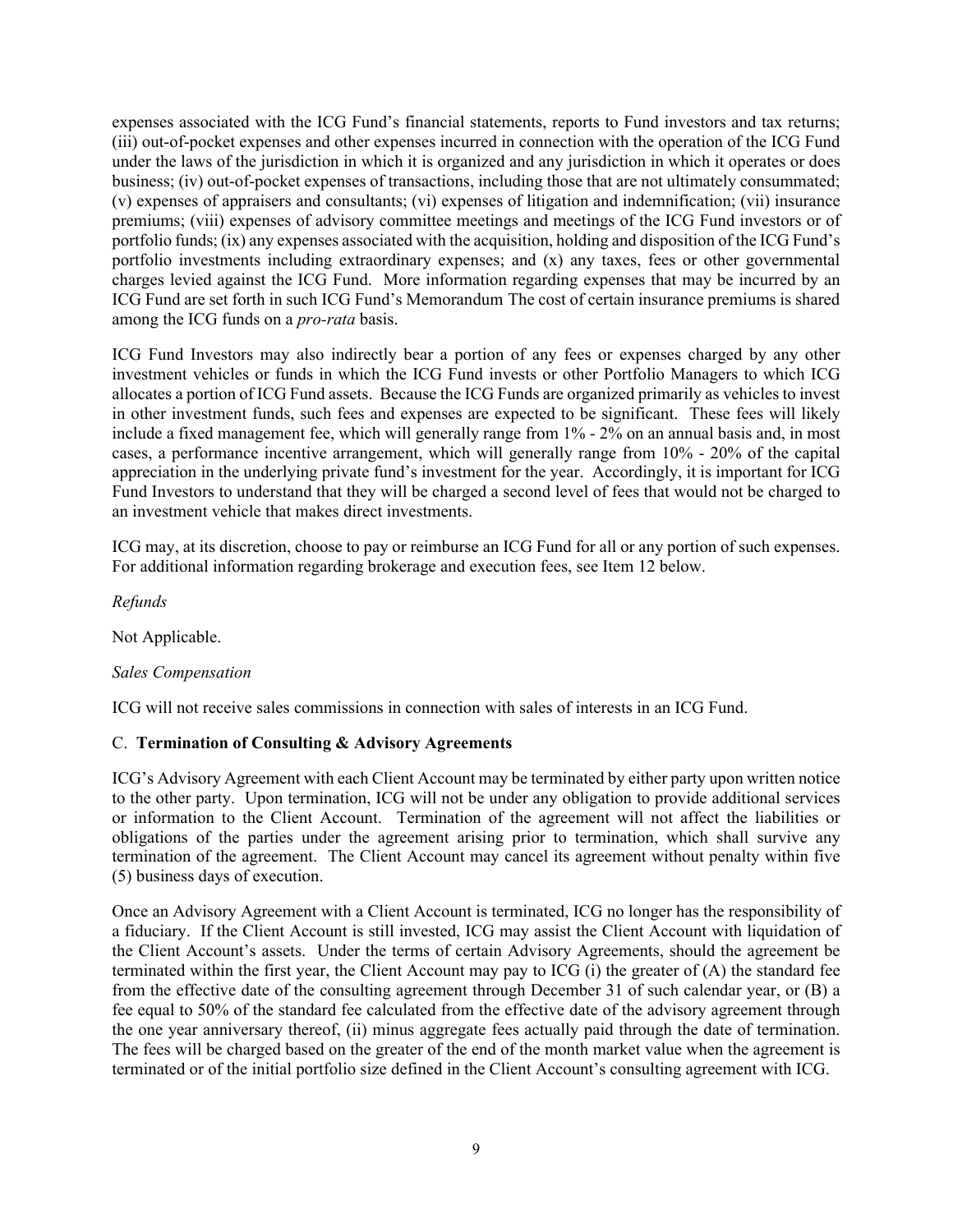In addition, with respect to a Client Account established after July 2019, after termination of the applicable Advisory Agreement, such Client Account shall continue to pay a legacy investment fee (the *"Legacy Investment Fee"*) with respect to investments made prior to the termination thereof (the *"Legacy Investments"*), until such investments are disposed of by such Client Account. The Legacy Investment Fee shall equal the blended management fee rate (based on the standard fee schedule discussed above), solely taking into account assets attributable to the Legacy Investments.

ICG's advisory agreement with each Fund may be terminated in accordance with the investment management agreement between ICG and such Fund.

## **ITEM 6 – PERFORMANCE-BASED FEES AND SIDE-BY-SIDE MANAGEMENT**

ICG receives performance-based compensation from certain ICG Funds as described in Item 5. Performance-based compensation will only be charged in accordance with the provisions of Rule 205-3 under the Advisers Act. Performance-based compensation may create an incentive for ICG to cause a relevant Fund to make investments that are riskier than it would otherwise make.

In the event that some accounts to which ICG provides investment consulting services are charged performance-based compensation but not others, a conflict may arise where ICG has an incentive to treat some accounts preferentially as compared to others because those accounts pay performance-based compensation or because ICG or one of its portfolio managers or affiliates has an interest in the account. ICG has adopted and implemented policies and procedures that are designed to address this conflict of interest. Further, as a fiduciary, ICG recognizes its duties to act in good faith and with fairness in all of its dealings with its advisory clients.

# **ITEM 7 – TYPES OF CLIENTS**

## A. **Client Accounts**

The holders of Client Accounts are generally high net worth individuals, family offices, trusts, corporations, pensions, endowments and other business entities.

ICG generally requires the holders of Client Accounts to initially provide and maintain a minimum of \$25,000,000 in assets under management. The Client Account minimum may be waived by ICG in its sole discretion.

## B. **ICG Funds**

ICG or an affiliate organized the ICG Funds. ICG serves as investment manager to the ICG Funds. ICG generally requires ICG Fund Investors to make a minimum initial investment of at least \$1,000,000 (except for the ICG Credit Funds which have a minimum initial investment of \$5,000,000, and the ICG Real Estate Funds where the minimum amounts accepted may vary at the discretion of ICG). Investors generally must be "accredited investors" under Regulation D and may be required to meet other eligibility requirements, including being eligible to enter into a performance fee arrangement under the Advisers Act. Investors in any ICG Fund that is exempt from investment company registration under Section  $3(c)(7)$  of the Investment Company Act of 1940, as amended (the "1940 Act"), also must be "qualified purchasers" as defined under the 1940 Act. ICG generally requires ICG Fund Investors to make representations concerning their financial sophistication and ability to bear the risk of loss of their entire investment in an ICG Fund. The minimum contribution and investor requirements may be waived by ICG in its sole discretion.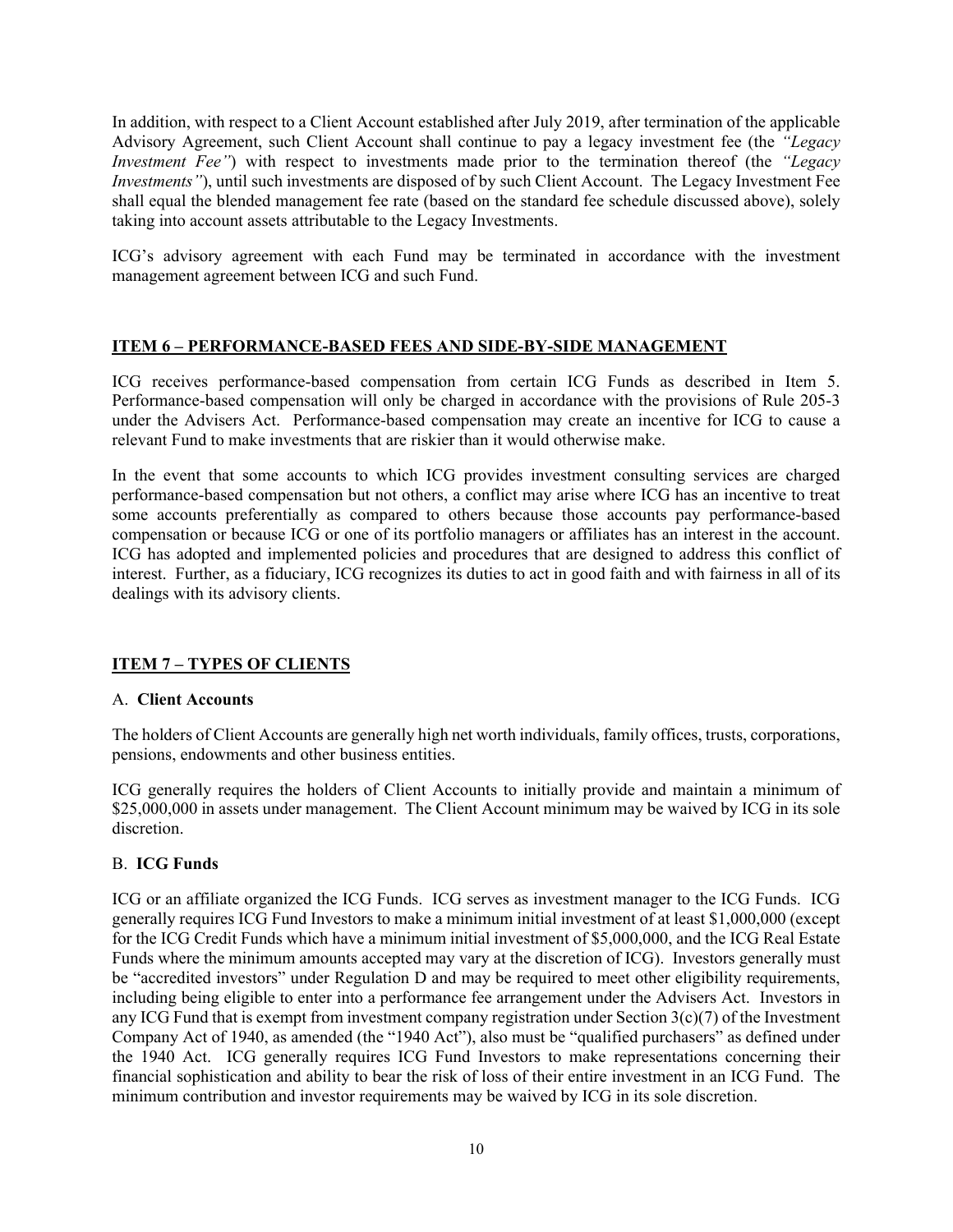## **ITEM 8 – METHODS OF ANALYSIS, INVESTMENT STRATEGIES AND RISK OF LOSS**

## A. **Methods of Analysis and Investment Strategies**

## *Investment Analysis*

ICG is responsible for conducting research and due diligence on Portfolio Managers and their investment products and making investment recommendations to the Client Accounts and the ICG Funds. ICG uses both quantitative and qualitative methods to analyze the Portfolio Managers. Quantitative analysis begins with an analysis of the historical track record of the Portfolio Manager. ICG gets data from a variety of sources. Most often ICG obtains this data/information directly from the Portfolio Managers. ICG also receives data from external sources including purchased databases and investment analysis software. In most cases data received from an external database is confirmed by the Portfolio Managers for accuracy. ICG uses this information for comparisons to other investment managers and benchmarks.

ICG conducts qualitative analysis through a variety of sources including but not limited to a Portfolio Manager's Form ADV and the offering documents provided by the Portfolio Manager (if an investment is made into a private investment vehicle).

The due diligence process also includes meetings with the Portfolio Managers. In most cases, two senior professionals have met with members of the unaffiliated Portfolio Manager's firm before a recommendation or investment is made. Furthermore, generally at least one senior analyst of ICG makes a visit to the unaffiliated Portfolio Manager's office prior to an investment or recommendation; however, such a visit is not mandatory.

ICG continually monitors the unaffiliated Portfolio Managers by reviewing updates to the Portfolio Managers' Form ADVs or due diligence questionnaires, meeting with the Portfolio Managers at ICG's or the Portfolio Managers' offices, and through phone and written correspondence with the Portfolio Managers. A member of ICG's team speaks with every Portfolio Manager periodically or as deemed necessary. ICG requests that Portfolio Managers with whom Client Accounts or ICG Funds invest contact ICG promptly if there is a substantial change to the Portfolio Manager's organization.

The investment strategy employed by ICG on behalf of the Client Accounts and the Funds involves significant risks. The following summary of certain risks does not purport to be complete but includes some of the potential risks generally associated with ICG's investment strategy.

## B. **Investment Strategy Risks**

Acquiring interests in an ICG Fund and/or opening a Client Account with ICG is intended for sophisticated investors who can accept a high degree of risk in their portfolio, do not need regular current income from their investment with ICG and can accept a potential loss of their entire investment. Investment risks specific to the investment strategy of each Fund are described in the Memorandum of the Fund and risks specific to any investment strategy employed by ICG in managing a Client Account will be explained to the client prior to the opening of the Client Account. Such risks may include (but are not limited to):

- *Portfolio Concentration*. Client Accounts and the ICG Funds may hold a relatively small number of investments (and, in the case of the ICG Real Estate Funds, a single investment). Although many underlying investments will themselves be diversified, losses incurred in such investments could have a disproportionate effect on the account's overall financial condition.
- *Illiquid Investments*. Client Accounts and the ICG Funds may be invested in private funds, which should generally be treated as illiquid investments. Return of capital and the realization of gains, if any, from the portfolio investments of a Client Account or ICG Fund generally will occur only upon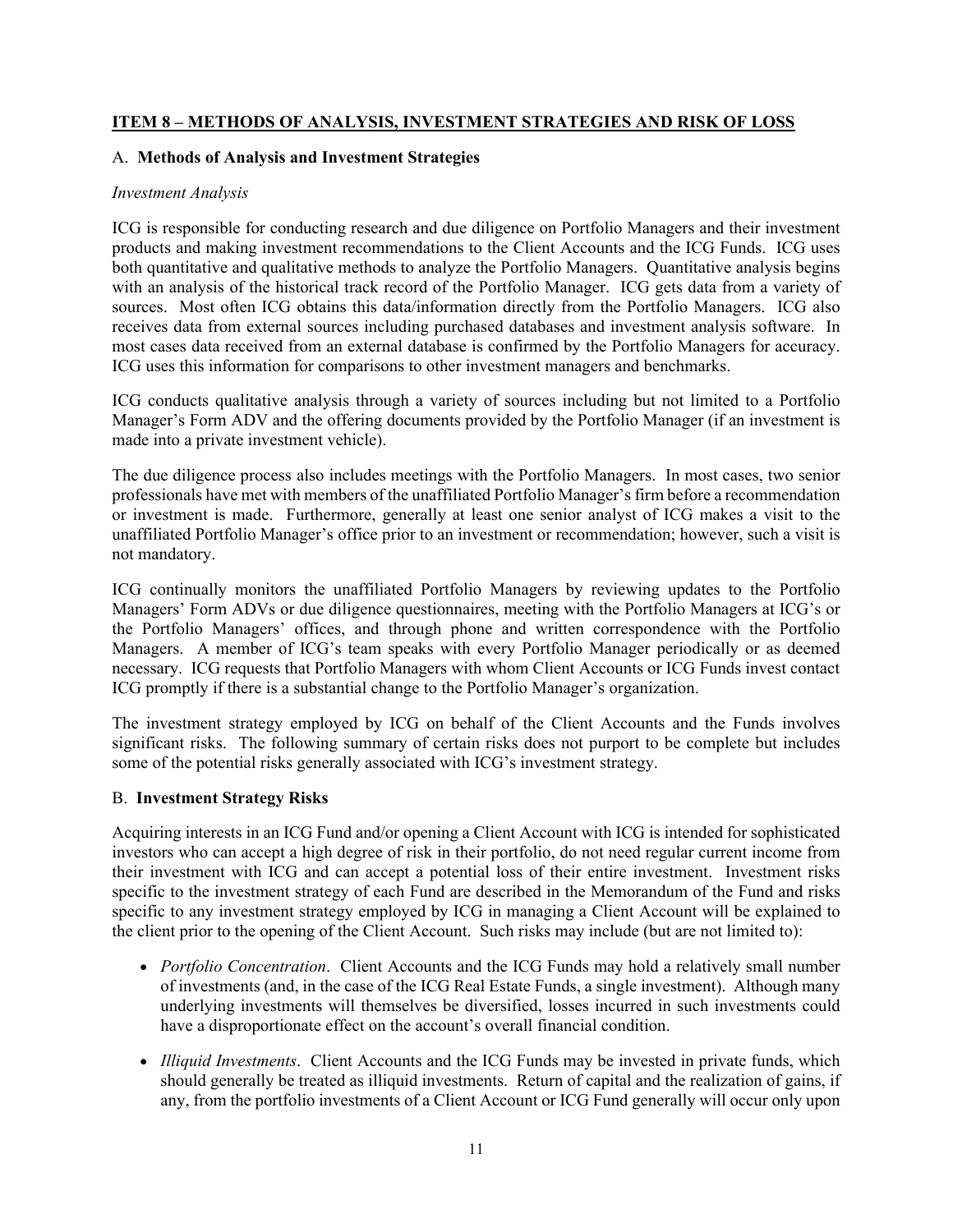the partial or complete disposition of a portfolio investment which may not occur for a number of years after the portfolio investment is made. It is unlikely that there will be a public market for the securities held by an account at the time of their acquisition.

- *Portfolio Management*. The performance of a Client Account and an ICG Fund will depend on the skill of ICG, its personnel, and the Portfolio Managers in making appropriate investment decisions. The ability of the underlying Portfolio Managers to correctly assess the future course of price movements of stocks, bonds and other financial instruments and markets will significantly affect the success of a Client Account or an ICG Fund. There can be no assurance that ICG or the Portfolio Managers will accurately predict such movements. In addition, the expected lack of liquidity of many of the Portfolio Managers' investments, together with a failure to accurately predict market movements, may adversely affect the ability of ICG or the Portfolio Managers to execute trade orders at desired prices in rapidly moving markets.
- *Private Fund Investments*. Investments with Portfolio Managers may be made through such Portfolio Managers' private investment funds. Private investment funds generally involve various risks and liquidity constraints, a discussion of which is set forth in each Fund's Memorandum, which will be provided to each prospective investor for review and consideration prior to investing. ICG strongly advises potential investors to engage legal and tax counsel to review Memorandums and other offering documents prior to investing in any private investment fund. Some risks of investing in private investment funds may include loss of all or a substantial portion of the investment due to leveraging, short-selling, or other speculative practices, lack of liquidity because of redemption terms and conditions and that there may not and will not be a secondary market for the fund, volatility of returns, restrictions on transferring interests in the fund, a potential lack of diversification, higher fees than mutual funds, lack of information regarding valuations and pricing and adviser risk. ICG attempts to mitigate these risks through the allocation and diversification processes for ICG Funds and Client Accounts. Additional risks of investing in Portfolio Managers' private investment funds are associated with their particular investment strategies or different types of portfolio investments. Risks of Portfolio Managers' private investment fund strategies and portfolio are described in the offering documents of those funds.
- *Investment and Due Diligence*. Before recommending Portfolio Managers, ICG will conduct due diligence that it deems reasonable and appropriate based on the facts and circumstances applicable to each Portfolio Manager. When conducting due diligence ICG will be required to exercise its professional judgment in evaluating important and complex business, financial, tax, accounting and legal issues. When conducting due diligence and making an assessment regarding an investment, ICG will rely on the resources reasonably available to it, which in some circumstances whether or not known to ICG at the time, may not be sufficient, accurate, complete or reliable. Due diligence may not reveal or highlight matters that could have a material effect on the value of an investment with a Portfolio Manager. Moreover, even if due diligence reveals certain factors that, over time, prove to have a material effect on the value of an investment with a Portfolio Manager, there is no guarantee that in conducting due diligence, ICG will accurately predict at such time which factors ultimately prove to have such a material effect.
- *Expedited Transactions*. Investment analyses, recommendations and decisions by ICG and the Portfolio Managers may be required to be undertaken on an expedited basis to take advantage of investment opportunities. In such cases, the information available to ICG and the Portfolio Managers at the time of an investment decision is made may be limited, and such parties may not have access to detailed information regarding the investment opportunity. Therefore, no assurance can be given that ICG or a Portfolio Manager will have knowledge of all circumstances that may adversely affect an investment. In addition, a Portfolio Manager may rely upon independent consultants in connection with its evaluation of proposed investments; however, no assurance can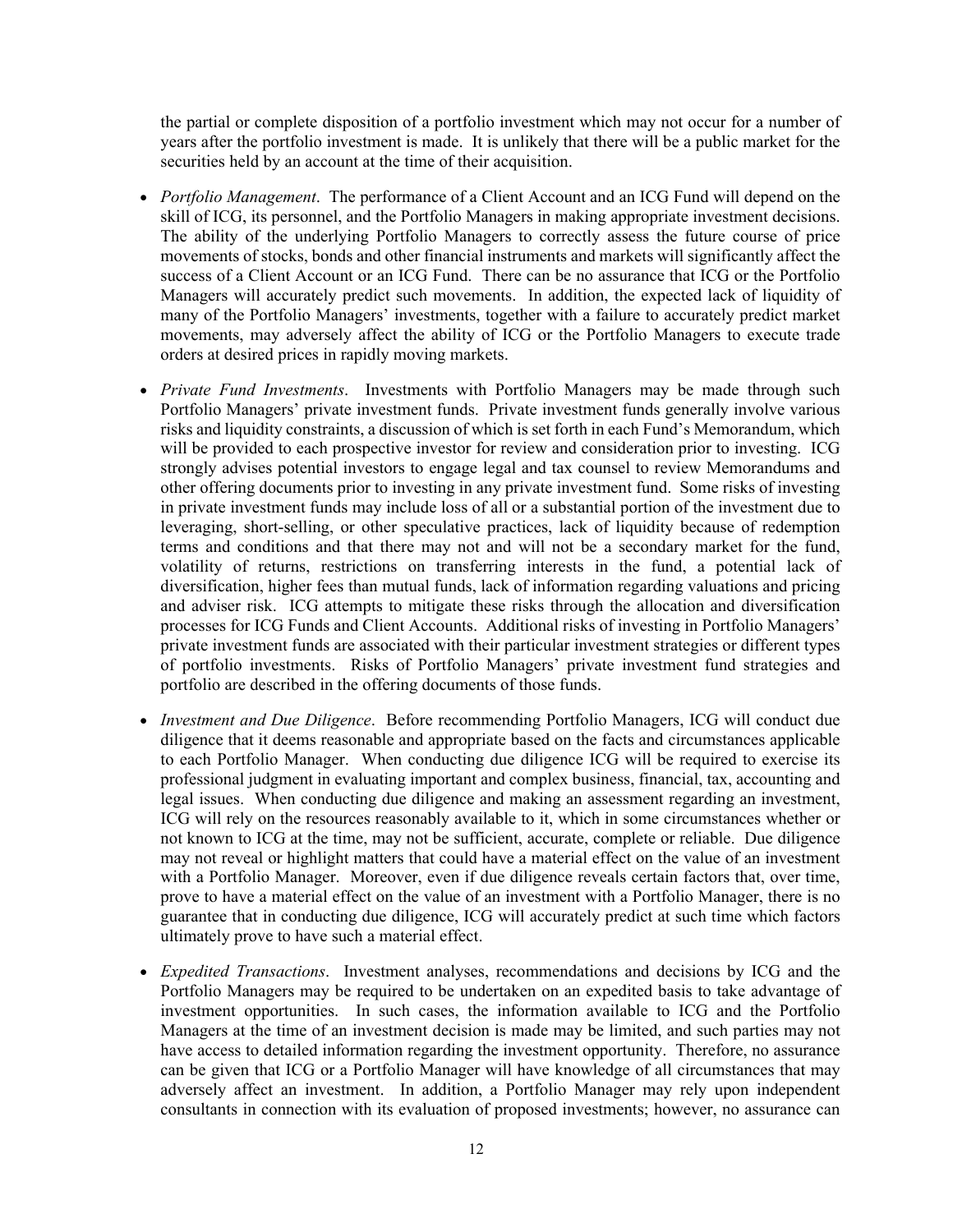be given that these consultants will have sufficient time to perform such evaluations nor that they will accurately evaluate such investments.

- *Increased Regulatory Oversight*. Increased regulation and regulatory oversight of private investment funds and their managers may impose administrative burdens on ICG and the Portfolio Managers, including, without limitation, responding to examinations and other regulatory inquiries and implementing policies and procedures. Such administrative burdens may divert ICG's and the Portfolio Managers' time, attention and resources from portfolio management activities. Such regulatory inquiries are generally confidential in nature, may involve a review of an individual's or a firm's activities or may involve studies of the industry or industry practices, as well as the practices of a particular institution.
- *Lack of Fund Investor Participation in Management*. Fund Investors will not have an opportunity to evaluate or approve specific investments, or any particular type or category of investment, prior to a Fund's investing. Decisions with respect to a Fund's management will be made exclusively by ICG, who will have wide latitude within the broad investment guidelines in determining the types of assets it may decide are proper investments for the Fund. ICG has the exclusive right to manage the Funds' investment programs. Fund Investors have no right or power to take part in a Fund's management, other than by voting on certain matters as provided in the Funds' offering documents. Accordingly, no person should subscribe for interests to a Fund unless such person is willing to entrust all aspects of the Fund's management to ICG.
- *Supervisory Risk and Misconduct of Employees and of Third-Party Service Providers*. Although ICG will use reasonable efforts to supervise its personnel, it is possible that any such person may take an action that is outside the scope of their employment or fail to perform an action that is required by the scope of their employment. Any such action or failure to act may have a material adverse effect on the Client Accounts and/or the Funds. No guarantee or representation is made that ICG will be able to avoid occurrences of such events.

Misconduct by ICG's employees or by third-party service providers could cause significant losses to the Client Accounts and/or Fund Investors. Employee misconduct may include unauthorized activities or concealing unsuccessful activities (which, in either case, may result in unknown and unmanaged risks or losses). In addition, employees and Service Providers (as defined below) may improperly use or disclose confidential information, which could result in litigation or serious financial harm. Although ICG will adopt measures reasonably designed to prevent and detect employee misconduct, such measures may not be effective in all cases. No assurances can be given that the due diligence performed by ICG will identify or prevent any such misconduct.

In addition to the foregoing, losses could also result from actions by Service Providers alone, including, without limitation, failing to record transactions or improperly performing their responsibilities. ICG and the Funds are dependent upon its counterparties and certain third-party service providers, including the administrator, accountants, auditors, legal counsel and other service providers as described elsewhere herein (the "*Service Providers*"). Errors are inherent in the business and operations of any business and although ICG will adopt measures reasonably designed to prevent and detect errors by, and misconduct of, counterparties and Service Providers, and will only transact with counterparties and Service Providers it believes to be reliable, such measures may not be effective in all cases. Errors or misconduct could have a material adverse effect on ICG's clients.

 *Cybersecurity Risk*. As part of its business, ICG processes, stores and transmits large amounts of electronic information, including information relating to the transactions of the Client Accounts and Funds and personally identifiable information of the Fund Investors and holders of Client Accounts.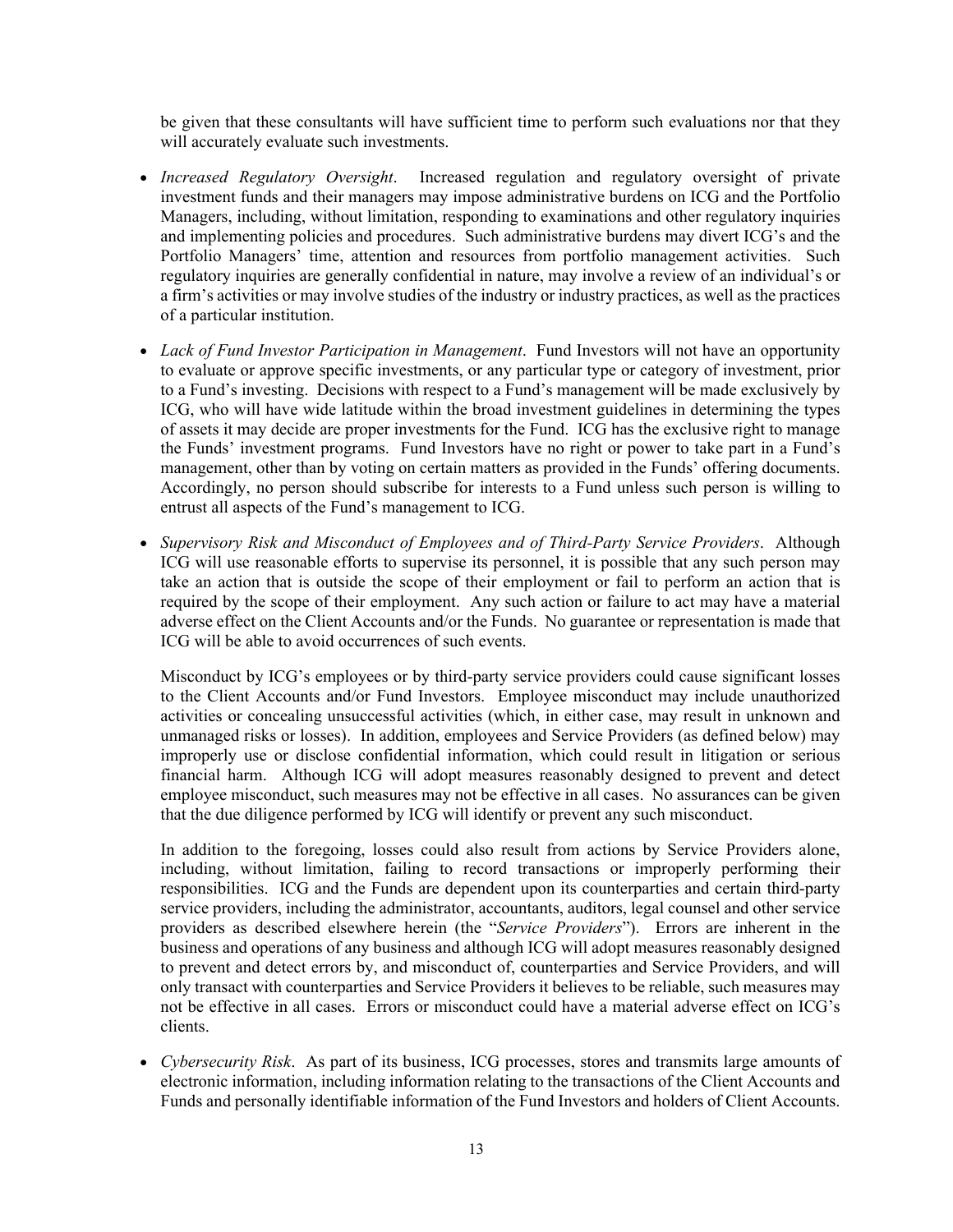Similarly, Service Providers may process, store and transmit such information. ICG has procedures and systems in place to protect such information and prevent data loss and security breaches. However, such measures cannot provide absolute security. The techniques used to obtain unauthorized access to data, disable or degrade service or sabotage systems change frequently and may be difficult to detect for long periods of time. Hardware or software acquired from third parties may contain defects in design or manufacture or other problems that could unexpectedly compromise information security. Network connected services provided by third parties to ICG may be susceptible to compromise, leading to a breach of ICG's network. ICG's systems or facilities may be susceptible to employee error or malfeasance, government surveillance or other security threats. On-line services provided by ICG to its clients, if any, may also be susceptible to compromise. Breach of ICG's information systems may cause information relating to the transactions of its clients (including personally identifiable information) to be lost or improperly accessed, used or disclosed. Any of the foregoing failures or risks could also be experienced by the Portfolio Managers and/or their respective investment products and service providers.

- *Potential Conflicts of Interest*. In addition to advising Client Accounts and the Funds, ICG employees may engage in investment and trading activities for their own accounts and/or for the accounts of third parties. ICG is not obligated to devote any specific amount of time to the affairs of the Client Accounts or the Funds. Fund Investors will not be entitled to inspect those trading records of ICG or the employees that are not related to the Client Accounts or the Funds.
- *Co-Investment Opportunities*. Portfolio Managers may occasionally pass along co-investment opportunities to Client Accounts or to ICG Funds. Generally, ICG will not advise Client Accounts whether or not to participate in these opportunities nor will it assess the merits of the particular opportunity. ICG may, in its sole discretion, make such co-investments in the ICG Funds, if it deems the investment suitable or strategic. Co-investment opportunities may be made available through limited partnerships or other entities formed to make such investments ("*Co-Investment Funds*"). ICG will allocate available investment opportunities among ICG Funds and any Co-Investment Fund as it may in its sole discretion determine. In the event that a co-investment is a successful investment, any Fund Investor that did not participate in such co-investment or Co-Investment Fund will not participate in the profits of such investment upon a liquidity event of the underlying investment company or private fund. ICG has adopted policies and procedures to address co-investment opportunities, in an effort to offer co-investment opportunities to ICG Funds to which ICG believes may be suitable for co-investment opportunities.
- *Real Estate Considerations*. The ICG Real Estate Funds invest in a Portfolio Manager's private real estate fund. Real estate investments are affected by a number of factors, including changes in the general economic climate, local conditions (such as an oversupply of, or a reduction in demand for uses similar to those currently provided for at the property or otherwise contemplated as part of the property's redevelopment), the quality and philosophy of management, competition based on rental rates, attractiveness and location of the properties, physical condition of the properties, financial condition of buyers and sellers of properties, quality of maintenance, insurance and management services, and changes in operating costs. Certain significant expenditures associated with a real estate investment (such as mortgage payments, real estate taxes, lease obligations and insurance and maintenance costs) are generally not reduced when circumstances cause a reduction in income from the investment property. Real estate investments are also affected by such factors as government regulations (including those governing usage, improvements, zoning and taxes), interest rate levels, the availability of financing, participation by other Investors in the financial markets and potential liability under changing laws.
- *Leverage*. Certain Portfolio Managers may utilize leverage or may make investments in companies whose capital structures may have significant leverage. The use of leverage is a speculative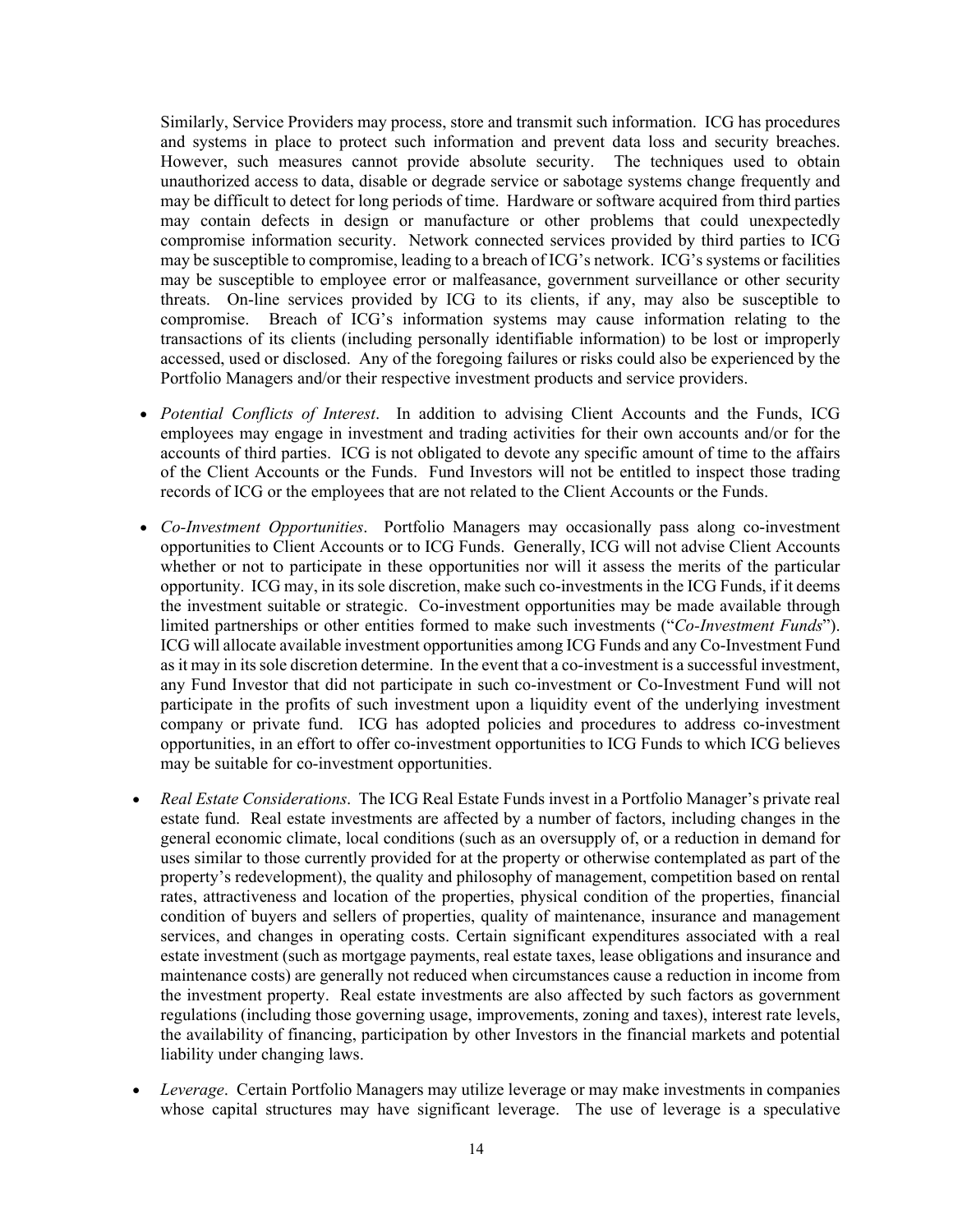technique that involves special risk considerations. For example, to the extent a portfolio company in which a Portfolio Manager invests is leveraged, its leveraged capital structure will increase the exposure of the company to adverse economic factors such as rising interest rates, downturns in the economy or deteriorations in the condition of the company or its industry sector.

## C. **Portfolio Investment Risks**

ICG generally provides investment advice on Portfolio Managers that invest in a wide variety of U.S. and foreign investment products; ICG does not invest solely in any particular type of investment product. Summaries of the risks associated with any particular Portfolio Manager and its investment strategies may be found in the offering documents pertaining to such Portfolio Manager or in the Memorandum of the relevant ICG Fund.

## **ITEM 9 – DISCIPLINARY INFORMATION**

Not Applicable.

## **ITEM 10 – OTHER FINANCIAL INDUSTRY ACTIVITIES OR AFFILIATIONS**

## A. **Registration as a Broker-Dealer or Registered Representative**

Not applicable.

## B. **Registration as a Futures Commission Merchant, Commodity Pool Operator, Commodity Trading Adviser or Associated Person**

Not applicable.

## C. **Material Relationships**

1. *broker-dealer, municipal securities dealer, or government securities dealer or broker* 

Not applicable.

2. *investment company or other pooled investment vehicle (including a mutual fund, closed-end investment company, unit investment trust, private investment company or "hedge fund," and offshore fund)* 

See Item 7 above. ICG Fund Investors in an ICG Fund must understand that each ICG Fund was formed as an investment product to be managed by ICG, and that ICG does not intend to cause any ICG Fund to terminate its investment management relationship with ICG absent ICG's liquidation or bankruptcy. In addition, ICG Fund Investors may not be permitted to withdraw from an ICG Fund prior to its dissolution.

ICG may from time to time enter into a side letter agreement with one or more investors in an ICG Fund which may, among other terms, provide for (a) withdrawal rights that are more favorable than the rights granted to all other ICG Fund Investors, (b) a reduced management fee and/or performance-based fee or allocation, or (c) greater or more frequent transparency with respect to the ICG Fund.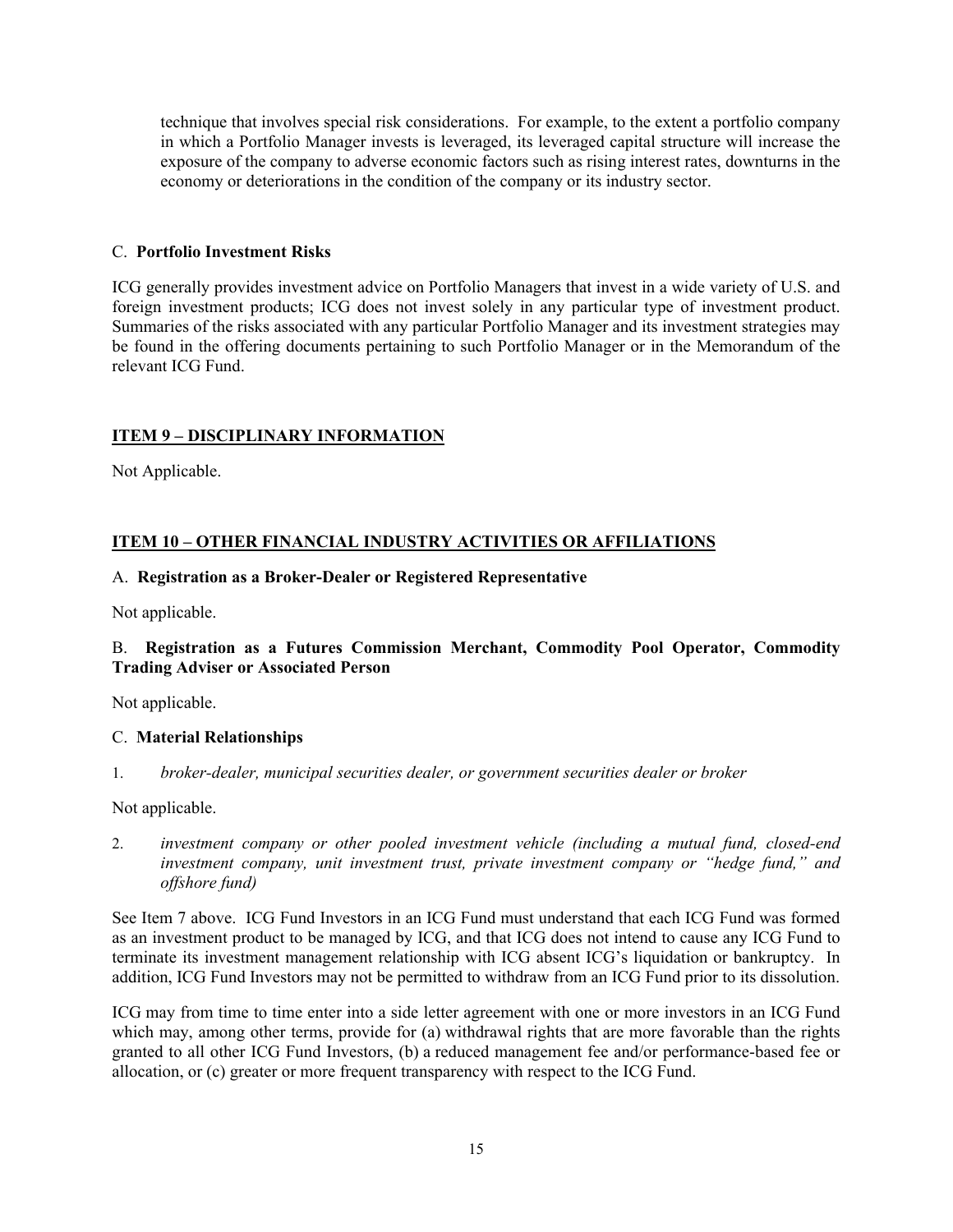In addition, neither ICG nor its related persons are obligated to allocate any specific amount of time or investment opportunities to a particular ICG Fund. ICG and its related persons intend to devote as much time as they deem necessary for the conduct of each ICG Fund's operation and portfolio management, and will allocate investment opportunities in accordance with ICG's trade allocation policy described in Item 6 above.

# 3. *other investment adviser or financial planner*

ICG and its affiliates own a minority interest in the equity of Heights, LLC, a California registered investment adviser ("Heights"). Heights currently acts as investment adviser to several high net-worth individuals and acts as investment adviser and Managing Member of a multiple private funds (collectively the "Heights Funds"). This ownership interest entitles ICG and its affiliates to indirectly receive a percentage of the management fees earned by Heights for its advisory services to its clients and a percentage of the carried interest earned by Heights as Managing Member to the Heights Funds. ICG, its affiliates and principals may invest in the Heights Funds. Heights may waive its management and carried interest fees associated with such investments.

ICG currently invests and may continue to invest some of its advisory clients' assets in the Heights Funds and in future private investment vehicles formed by and managed by Heights. Additionally, ICG may invest in the Heights Funds through one or more private funds managed by ICG and/or its advisory affiliates. These investments result in an increase in the size of such funds which would likely result in increased management fees to Heights and its affiliates. By virtue of ICG and its affiliates' minority ownership interest in Heights, ICG and its affiliates would share indirectly in such increased management fees. Accordingly, we have a conflict of interest when recommending or investing advisory client assets in the Heights Funds. To help manage this conflict of interest, we make investments in these funds solely for select suitable clients. We also have implemented controls, including the following: (i) we maintain a written Code of Ethics, which details our fiduciary duty to clients and conduct annual training on this Code; and (ii) we monitor client portfolios to ensure they are consistent with each client's objectives and investment strategy.

Personnel associated with Heights may refer advisory clients to us. We do not compensate Heights or such personnel for such referrals.

On occasion, certain ICG personnel may provide services to Heights and its personnel relating to investment research and compliance support. Neither ICG nor its personnel are paid for such services.

4. *futures commission merchant, commodity pool operator, or commodity trading adviser* 

Not applicable.

5. *banking or thrift institution* 

Not applicable.

6. *accountant or accounting firm* 

Not applicable.

7. *lawyer or law firm* 

Not applicable.

8. *insurance company or agency*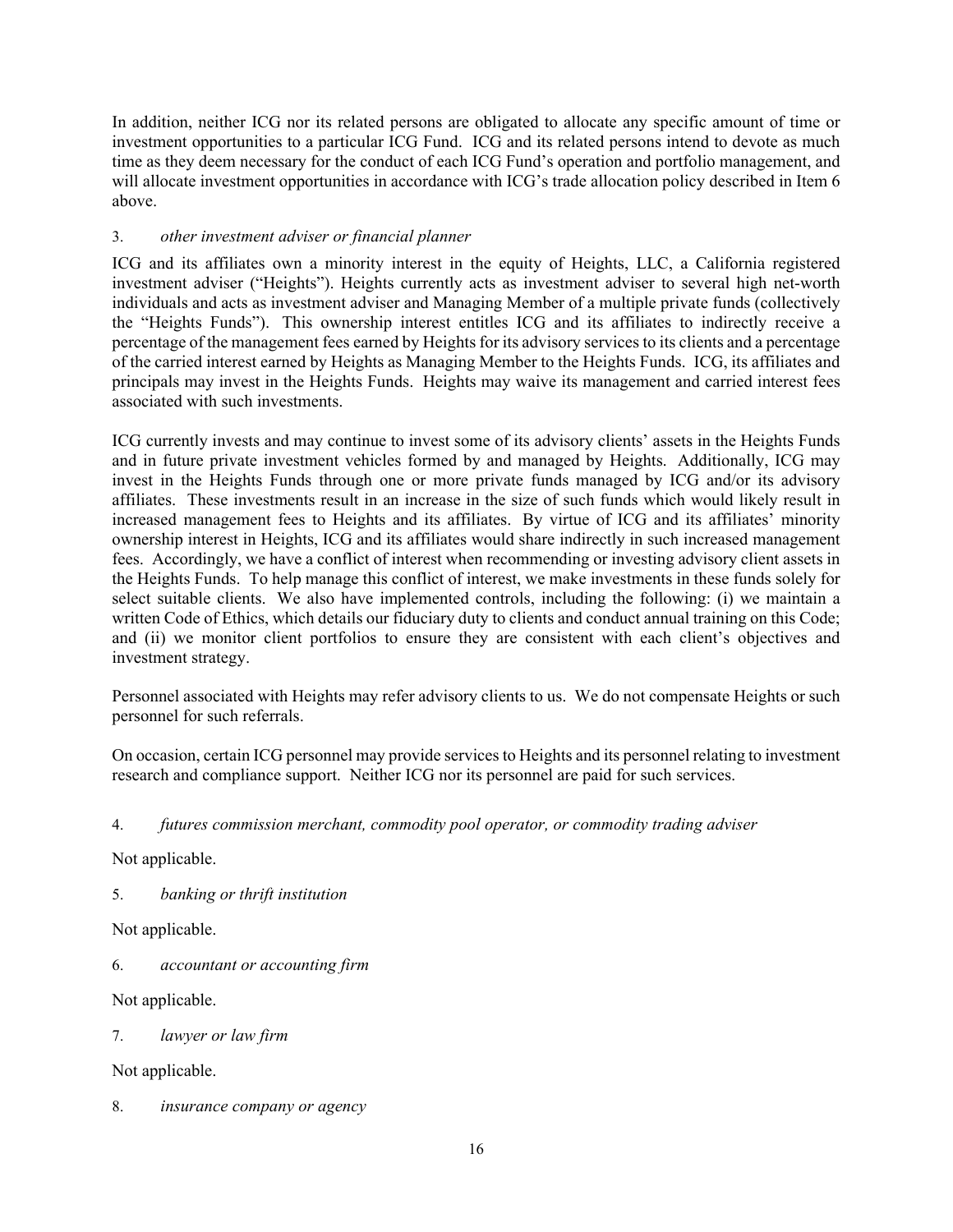Not applicable.

9. *pension consultant* 

Not applicable.

10. *real estate broker or dealer* 

Not applicable.

11. *sponsor or syndicator of limited partnerships* 

Either ICG or a related person of ICG is the general partner and/or managing member of each ICG Fund. See response 2 above.

## D. **Recommendation of Other Investment Advisers**

Not applicable.

# **ITEM 11 – CODE OF ETHICS, PARTICIPATION OR INTEREST IN CLIENT TRANSACTIONS AND PERSONAL TRADING**

## A. **Code of Ethics**

ICG has established a Code of Ethics that will apply to all associated persons with respect to services provided to the Client Accounts and the Fund Investors. ICG's investment consulting agreement with Client Accounts names ICG as a fiduciary under the Advisers Act. As a fiduciary, ICG's responsibility is to provide fair and full disclosure of all material facts and to act solely in the best interest of each Client Account and the Funds at all times. This fiduciary duty is considered the core underlying principle for ICG's Code of Ethics which also includes ICG's Insider Trading and Employee Investment policy statements. ICG requires such associated persons to conduct business with the highest level of ethical standards and to comply with all federal and state securities laws at all times. Upon employment or affiliation and at least annually thereafter, all associated persons will sign an acknowledgement that they have read, understood and agree to comply with ICG's Code of Ethics. ICG has the responsibility to make sure that the interests of all Client Accounts and the Funds are placed ahead of ICG's or the associated persons' own investment interest. Full disclosure of all material facts and potential conflicts of interest will be provided to Fund Investors and Client Accounts prior to any services being performed. ICG will conduct business in an honest, ethical and fair manner and avoid all circumstances that might negatively affect or appear to affect ICG's duty of complete loyalty to all Client Accounts and the Funds.

ICG's Code of Ethics was adopted to avoid and/or mitigate possible conflicts of interest, avoid the inappropriate use of material, nonpublic information and ensure the propriety of such associated persons trading activity.

ICG's associated persons must obtain pre-clearance from the CCO prior to executing certain trades or making certain investments in their personal accounts and they must direct their brokers to send duplicate copies of brokerage statements to the CCO. These records are used to monitor compliance with ICG's policies.

A Client or a potential client may receive a copy of ICG's Code of Ethics upon request.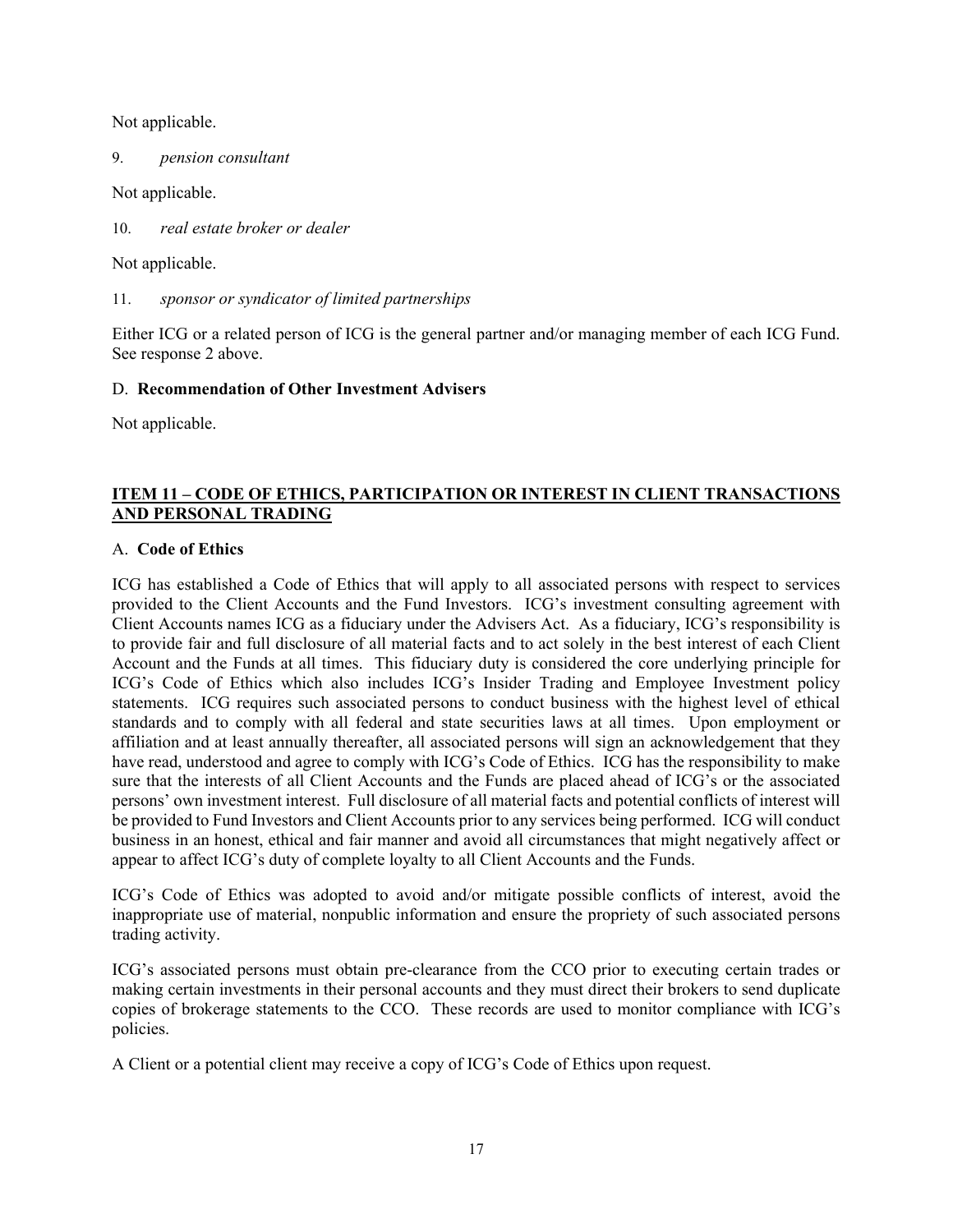#### B. **Participation or Interest in Client Transactions**

ICG or its related persons may engage in securities transactions with certain Fund Investors or Client Accounts or may recommend investments in portfolio companies in which ICG or a related person has a beneficial or financial interest. Such transactions may include co-investment opportunities in portfolio companies which are offered to some but not all Fund Investors, Client Accounts and/or ICG's advisory personnel or employees. ICG will seek to disclose these potential conflicts of interest to clients in the Memorandum of the Fund and advisory agreement of the Client Account.

ICG may solicit qualified Account Clients to invest in an ICG Fund or other investment vehicle sponsored or managed by ICG (each, an "*ICG-related fund*"). Because of the relationship between ICG and any ICGrelated fund, ICG could be considered to have recommended the investment as suitable for a Client Account if such person should invest in the fund. ICG will inform each Client Account of its relationship with an ICG-related fund prior to the client's investment, but does not intend to advise Client Accounts as to the appropriateness of the investment and will not receive any compensation for doing so or for selling interests in an ICG-related fund (except to the extent that ICG receives management fees and performance-based fees from all fund investors).

## C. **Personal Trading**

ICG recognizes that there is a risk that ICG's employees and related persons will compete with the ICG Funds or otherwise engage in personal securities transactions at the expense of a client's interest. In order to maintain a high code of ethics, ICG's Code of Ethics requires that all such transactions be carried out in a way that does not endanger the interest of any client. The Code of Ethics establishes certain pre-clearance procedures and an initial, annual and quarterly securities transaction reporting system that is designed to monitor transactions in related persons' personal accounts and prevent any conflicts that may arise between related persons' personal securities transactions and transactions for clients of ICG. Generally, ICG's employees and related persons are discouraged from personal trading in liquid securities held or traded by advisory clients, and in many circumstances, such transactions will not be authorized. For purposes of the policy, a related person's "personal account" generally includes any account (i) in the name of the related person, his/her spouse, his/her minor children or other dependents residing in the same household, (ii) for which the related person is a trustee or executor, or (iii) which the related person controls, including ICG's client accounts which the related person controls and in which the related person or a member of his/her household has a direct or indirect beneficial interest.

Additional restrictions on personal trading by ICG's related persons may be imposed by ICG or the CCO.

# D. **Concurrent Trading Activity**

As ICG deals primarily with private securities purchased directly from the issuer (i.e., interests in investment funds), ICG will generally not be able to aggregate securities transactions for clients. However, where available and appropriate, ICG may aggregate purchases or sales of any security effected for an account with purchases or sales of the same security effected on the same day for other accounts. When transactions are aggregated, the actual prices applicable to the aggregated transaction will be averaged, and all participating accounts will be deemed to have purchased or sold its share of the security, instrument or obligation involved at such average price. Further, all transaction costs incurred in effecting the aggregated transaction will be shared on a pro rata basis among all participating accounts, except to the extent that certain broker-dealers that also furnish custody services may impose minimum transaction charges applicable to some of the participating accounts.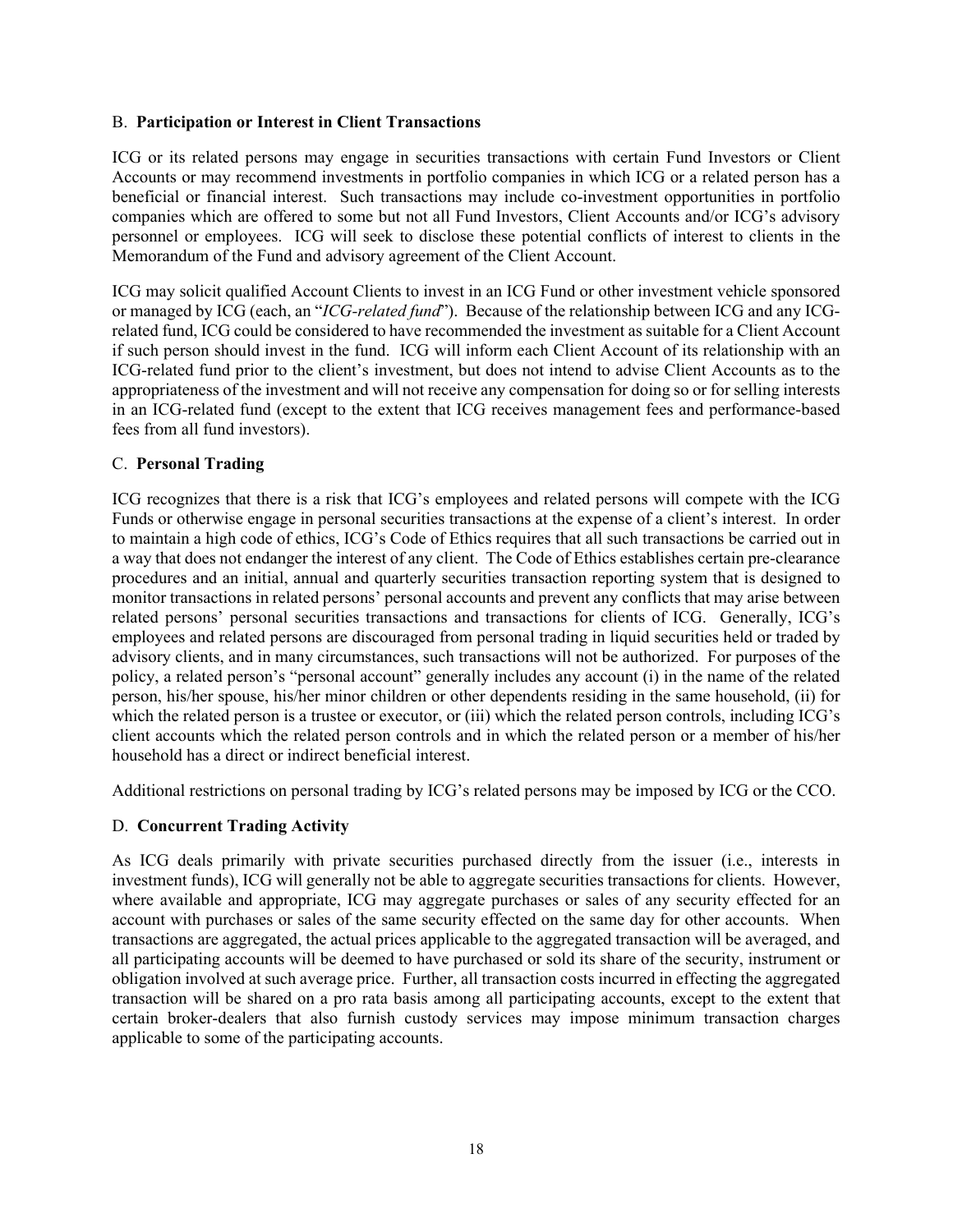## **ITEM 12 – BROKERAGE PRACTICES**

## A. **Selection of Broker-Dealers**

ICG does not generally exercise discretion with respect to trading in individual securities in Client Accounts or ICG Funds. When ICG is directed by a Client Account to execute a trade on behalf of the Client Account, they execute each such trade through the custodian of the Client Account on a nondiscretionary basis. Due to fund-of-funds structure of the ICG Funds, ICG does not generally choose or recommend brokers to such accounts.

## B. **Aggregation of Orders**

See Item 11(D) above.

# **ITEM 13 – REVIEW OF ACCOUNTS**

## A. **Account Review**

ICG Client Account reviews may be triggered by a change of goals or objectives, asset valuations or in the event of a rebalancing of a Client Account's investment policy allocation. ICG will be available to discuss the performance of the Client Account and changes in the Client Account's situation which may have an impact on the management of the Client Account.

Jeffrey Assaf is the Chairman of the investment committee. The investment committee conducts the ongoing review of Portfolio Managers recommended to Client Accounts and ICG Funds. Mr. Assaf will review and approve ICG's recommendation of Portfolio Managers and collectively with the voting members of the investment committee will determine the Portfolio Managers recommended to manage the assets of Client Accounts and ICG Funds.

The frequency of reviews conducted on Portfolio Managers will vary from Portfolio Manager to Portfolio Manager, but typically reviews are conducted at least quarterly. Triggering factors for recommending changes to Client Account and ICG Fund portfolios include the relative valuation changes between asset classes, deviation from management style by Portfolio Manager, personnel changes at investment management firms, poor performance, material and/or unacceptable changes in risk characteristics, a change or perceived change in the financial or operational solvency of a Portfolio Manager, fund closures as well as other factors.

## B. **Client Reports**

ICG and/or the qualified custodian(s) of the ICG Funds and Account Clients will transmit unaudited performance reports and account statements at least quarterly to ICG Fund Investors and Client Accounts. Each ICG Fund Investor will receive capital account statements from the ICG Funds' administrator on at least a quarterly basis; certain ICG Funds will provide statements on a monthly basis. Each ICG Fund Investor and any Account Client organized as a separately managed entity will also receive annual audited financial statements and, if necessary, annual tax information for completion of its individual tax returns. ICG may make the reports available in hardcopy or solely via electronic transmission or in electronic form on its website unless otherwise requested by an ICG Fund Investor or Client Account. ICG, in its discretion, may provide more frequent reports and/or more detailed information to all or any of the ICG Fund Investors or Client Accounts.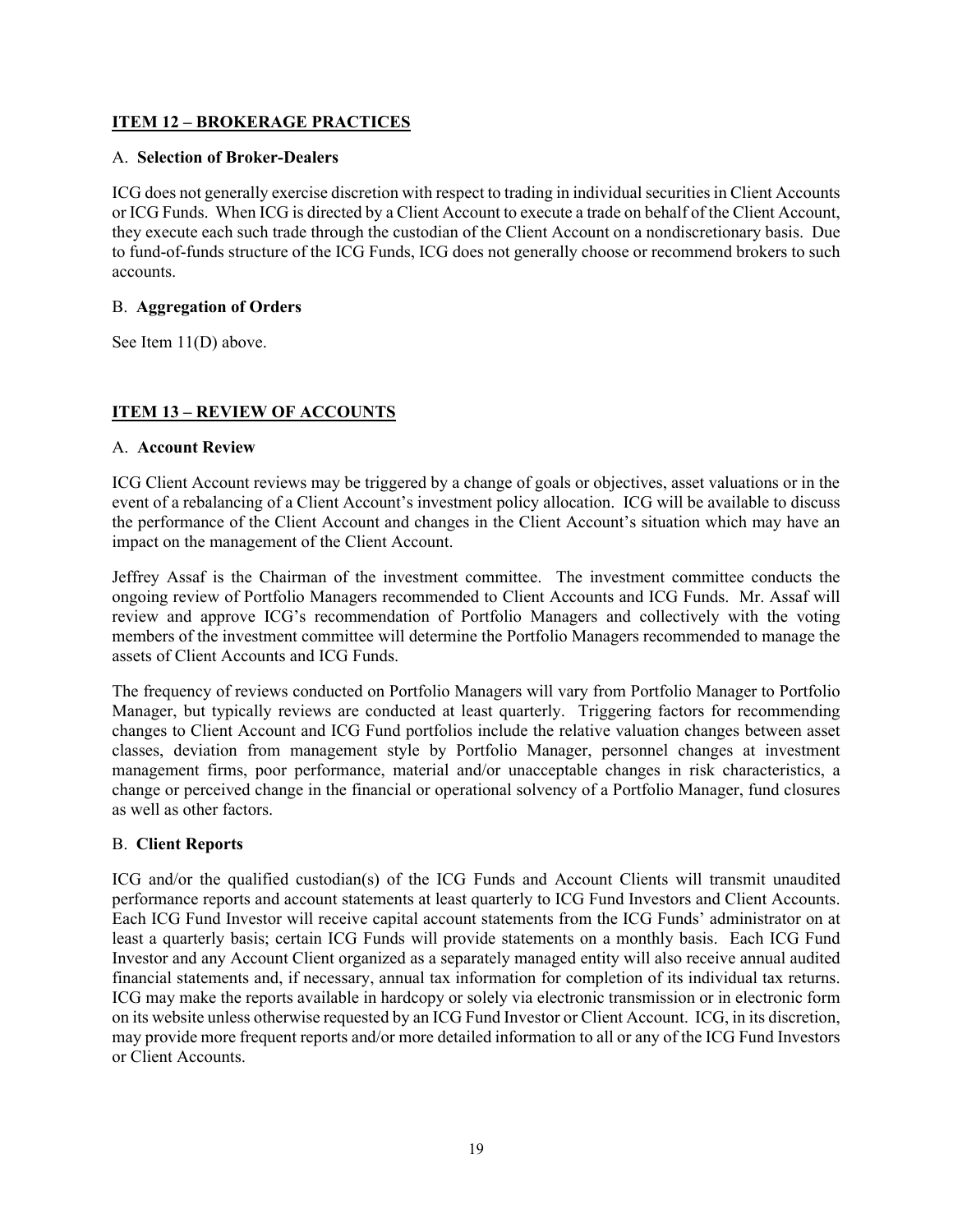## **ITEM 14 – CLIENT REFERRALS AND OTHER COMPENSATION**

#### A. **Compensation by Non-Clients**

Not applicable.

## B. **Compensation for Client Referrals**

As disclosed in further detail in Item 10, personnel associated with our affiliated adviser, Heights, will introduce persons to us for investment advisory services. We do not compensate Heights or such personnel for such introductions.

ICG may also pay referral fees (non-commission) to independent solicitors for the referral of ICG Client Accounts and/or ICG Fund Investors to ICG in accordance with Rule 206(4)-3 of the Advisers Act. Such referral fee generally represents a share of ICG's asset-based investment management fee. This arrangement will not result in higher costs to the referred Client Account or ICG Fund Investor. In this regard, ICG maintains solicitor's agreements in compliance with Rule 206(4)-3 of the Advisers Act and applicable state and federal laws. All prospective clients referred by solicitors to ICG will be given full written disclosure describing the terms and fee arrangements between ICG and solicitor(s).

# **ITEM 15 – CUSTODY**

ICG will not maintain possession or custody of the funds or securities that a client transferred to a Client Account. The assets transferred to a Client Account will typically be deposited with a qualified custodian selected in accordance with ICG's investment consulting agreement with the Client Account. Under some investment consulting agreements, ICG may cause management fees to be paid out of the Client Account by the qualified custodian. When it does so, ICG will send the client an invoice, concurrently with billing the qualified custodian, showing the amount of the fees, the value of the assets on which they are based, and the computation.

Advisers to separately managed entities or pooled investment vehicles are considered to be in compliance with the Custody Rule if such separately managed entity or pooled investment vehicle: (i) is audited at least annually; and (ii) distributes the audited financial statements prepared in accordance with generally accepted accounting principles to all limited partners (or other beneficial owners) within 120 days (or 180 days in the case of a multi-manager vehicle) of the end of its fiscal year. To ensure compliance with the custody rule, Fund Investors will receive audited financial statements for the particular ICG Fund in which they are invested within the required timeframe after the fiscal year end of such ICG Fund. Alternatively, with respect to discretionary Client Accounts, ICG is subject to an annual surprise assets examination. Such examination is conducted on a surprise basis by an accounting firm registered with and subject to examination by the Public Company Accounting Oversight Board (the *"PCAOB"*). In furtherance of the Custody Rule, custodian statements are provided to such Client Accounts on a quarterly basis. In addition, accounts statements prepared by ICG will contain a legend urging such Client Accounts to compare the account statements they receive directly from the custodians or third-party managers to the account statements provided by ICG.

# **ITEM 16 – INVESTMENT DISCRETION**

ICG does exercise full and exclusive investment discretion over its discretionary Client Accounts. ICG will assist each such account in the formulation of its investment objectives and investment policies and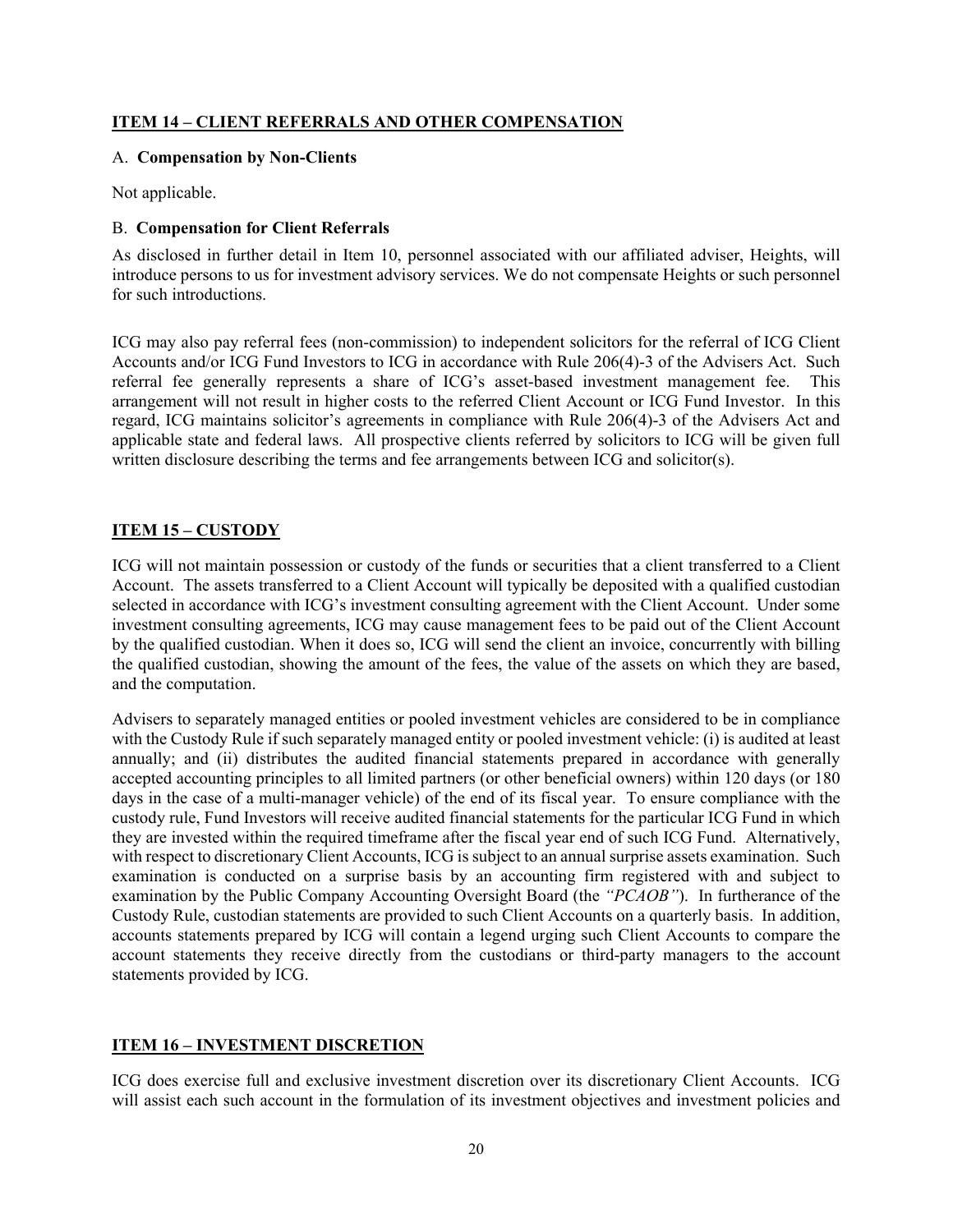developing a long-term asset allocation strategy with respect to the assets held in the Account (collectively, the "*Investment Objectives*"). Subject to any limitations set forth in the Investment Objectives, ICG is empowered and authorized on behalf of each discretionary Client Account, to (i) engage and/or disengage any Portfolio Manager, including those Portfolio Managers that manage private investment funds, separately managed portfolios and/or other client accounts (which authority shall include, without limitation, the authority to enter into, on Client's behalf, an investment management agreement, subscription agreement or other similar agreement with a Portfolio Manager or its investment products, (ii) purchase and/or sell interests in the underlying investment funds managed by Portfolio Managers (which authority shall include, without limitation, the ability to execute subscription agreements and withdrawal forms on the Client Account's behalf), (iii) determine the percentage of Client Account assets to be invested with any such Portfolio Manager and/or in any such underlying fund, and (iv) take such other actions, or direct such custodians, futures commission merchants, brokers or dealers as ICG or the Client Account may from time to time select, to take such other actions, as any officer or employee of ICG may deem necessary or desirable to carry out the purpose and intent of the foregoing.

In addition, subject to any investment restrictions set forth in the governing agreement or Memorandum of an ICG Fund, ICG has discretionary authority to make the determinations described above without obtaining the consent of any ICG Fund.

ICG's discretionary authority is derived from its authority as the investment manager of each ICG Fund and discretionary Client Account and its authority pursuant to an investment management agreement entered into by ICG and the ICG Funds and each discretionary Client Account.

## **ITEM 17** – **VOTING CLIENT SECURITIES**

ICG has deemed it to be in the best interests of each Client Account not to vote proxies. However, Portfolio Managers recommended by ICG may vote proxies for Client Accounts. Except in the event a Portfolio Manager votes proxies, Client Accounts maintain exclusive responsibility for: (i) directing the manner in which proxies solicited by issuers of securities beneficially owned by the Client Account shall be voted, and (ii) making all elections relative to any mergers, acquisitions, tender offers, bankruptcy proceedings or other type events pertaining to the Client Account's investment assets. Therefore (except for proxies that may be voted by a Portfolio Manager*),* ICG and/or the Client Account shall instruct the Client Account's qualified custodian to forward to the Client Account copies of all proxies and shareholder communications relating to the Client Account's investment assets.

With respect to the ICG Funds, voting proxies is unlikely given the structure of the ICG Funds. However, ICG does reserve the right to vote any proxies that do arise within any ICG Fund in a manner that it believes is in the best interest of such ICG Fund. In general, proxy votes will be cast in favor of proposals that maintain or strengthen the shared interests of shareholders and management, increase shareholder value, and maintain or increase the rights of shareholders, and proxy votes will be cast against proposals having the opposite effect. ICG will generally vote with the recommendations of management unless such recommendations are in opposition of the aforementioned principals. The proxy policy requires that ICG evaluate each issue presented on a ballot on a case-by-case basis and vote in a prudent and diligent fashion.

ICG may vote on behalf of the ICG Funds for or against any corporate actions or other transactions undertaken by the Portfolio Managers.

ICG does not vote proxies on behalf of the investors of the ICG Real Estate Funds.

Client Accounts and the Funds' Investors may obtain a copy of ICG's proxy voting policy by contacting ICG's CCO at 424-270-8900 or by e-mailing apetchenick@icgadvisors.com.